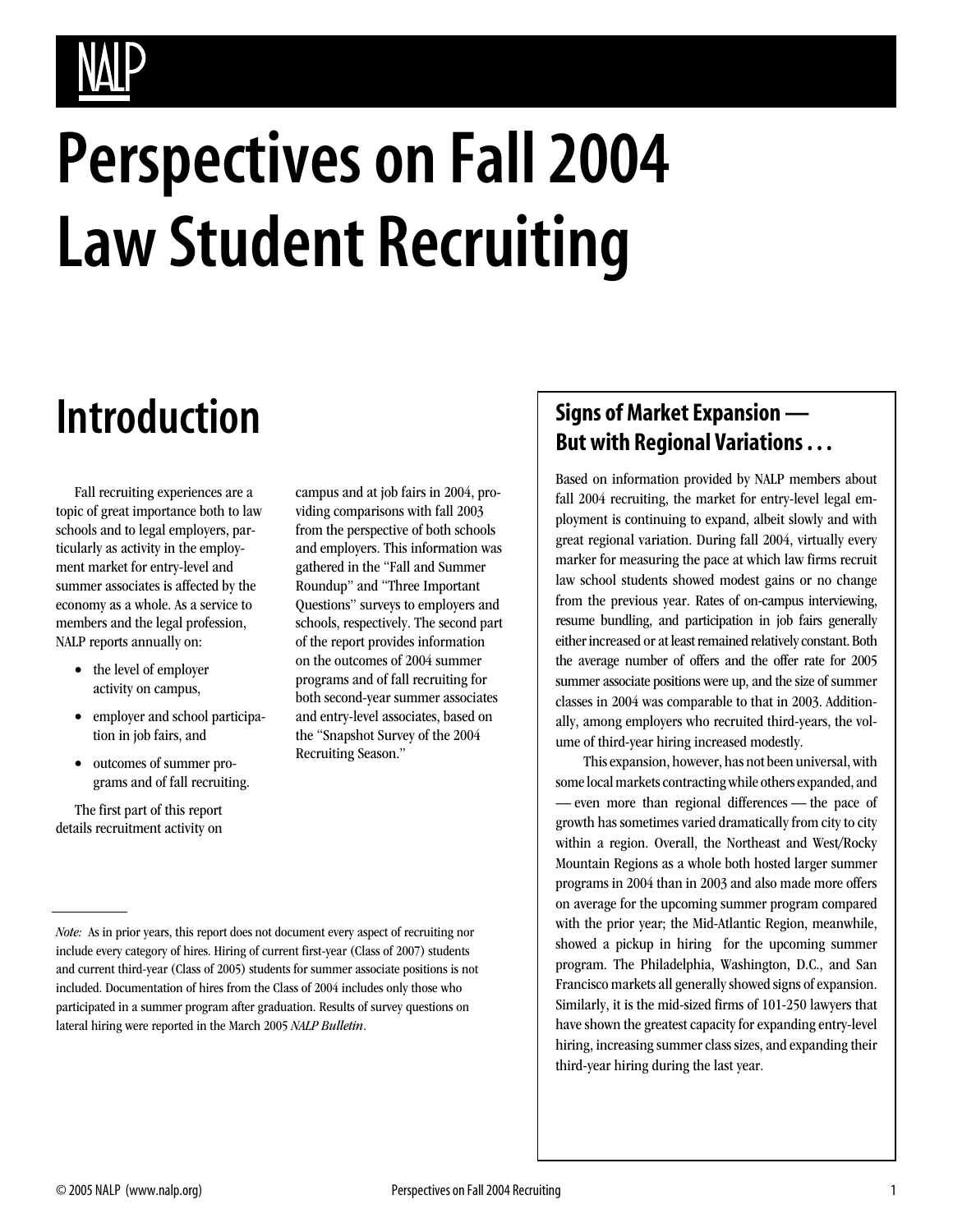# **Fall 2004 Recruiting Activity**

## **Law School Perspective**

A total of 137 law schools, about three-quarters of NALP's law school members, provided information on the number of employers participating in on-campus interviewing (OCI), the number of employers for whom they bundled resumes, and on the number of job fairs or consortia in which the school participated. Most were also able to provide comparable figures for fall 2003.

Because schools do not count employers on a uniform basis, only changes in employer counts were measured, and not absolute levels of activity. Job fair participation is measured both in terms of change and absolute levels.

- Just over one-quarter of schools 28% reported an increase of 5% or more in the number of employers on campus in fall 2004 compared with fall 2003. About 38% reported a change of less than 5%, and the remainder reported a decrease of 5% or more. With respect to bundling of resumes, schools were twice as likely to report an increase of more than 10% (41%) than to report a decrease of more than 10% (21%).
- Schools in the Southeast Region were most likely to report an increase of 5% or more in the number of employers, and schools in the Northeast were least likely to do so. Schools in the Mid-Atlantic and West/Rocky Mountain Regions were most likely to have seen relatively little change in the number of employers. Schools in the Northeast and Southeast were most likely to report an increase of more than 10% in resume bundling, with almost half doing so. Overall, about 21% of schools decreased bundling activity by more than 10%. Over half of schools reporting from the Mid-Atlantic Region had changed their number by less than 10%.
- Analysis by enrollment size shows that small schools were most likely to have increased their number of employers by 5% or more, and that medium-sized schools were most likely to report a decrease of 5% or more. About 20% of schools, regardless of size, reported decreases of more than 10% in bundling activity.
- Overall, the volume of employers on campus exceeded the volume of employers for whom resumes were bundled by more than two to one. This figure was notably higher in the Southeast. Analyses of how individual schools are distributed on this measure show that for over 60% of the Mid-Atlantic schools, the ratio was less than 1.5.
- Almost two-thirds of schools participated in five or more job fairs and over one-third participated in eight or more. Regional contrasts are notable. Most schools reporting from the Mid-Atlantic Region participated in five or more job fairs, and 53% participated in eight or more. In the Northeast, 61% of reporting schools participated in five or more job fairs, and 44% participated in eight or more. Among schools in the West/Rocky Mountain Region, in contrast, 44% participated in fewer than five job fairs. As was the case last year, only a few schools reported no job fair participation.
- About 61% of schools reported no change in job fair participation; this figure was somewhat higher among the largest schools. Schools in the Mid-Atlantic Region were most likely to have increased job fair participation.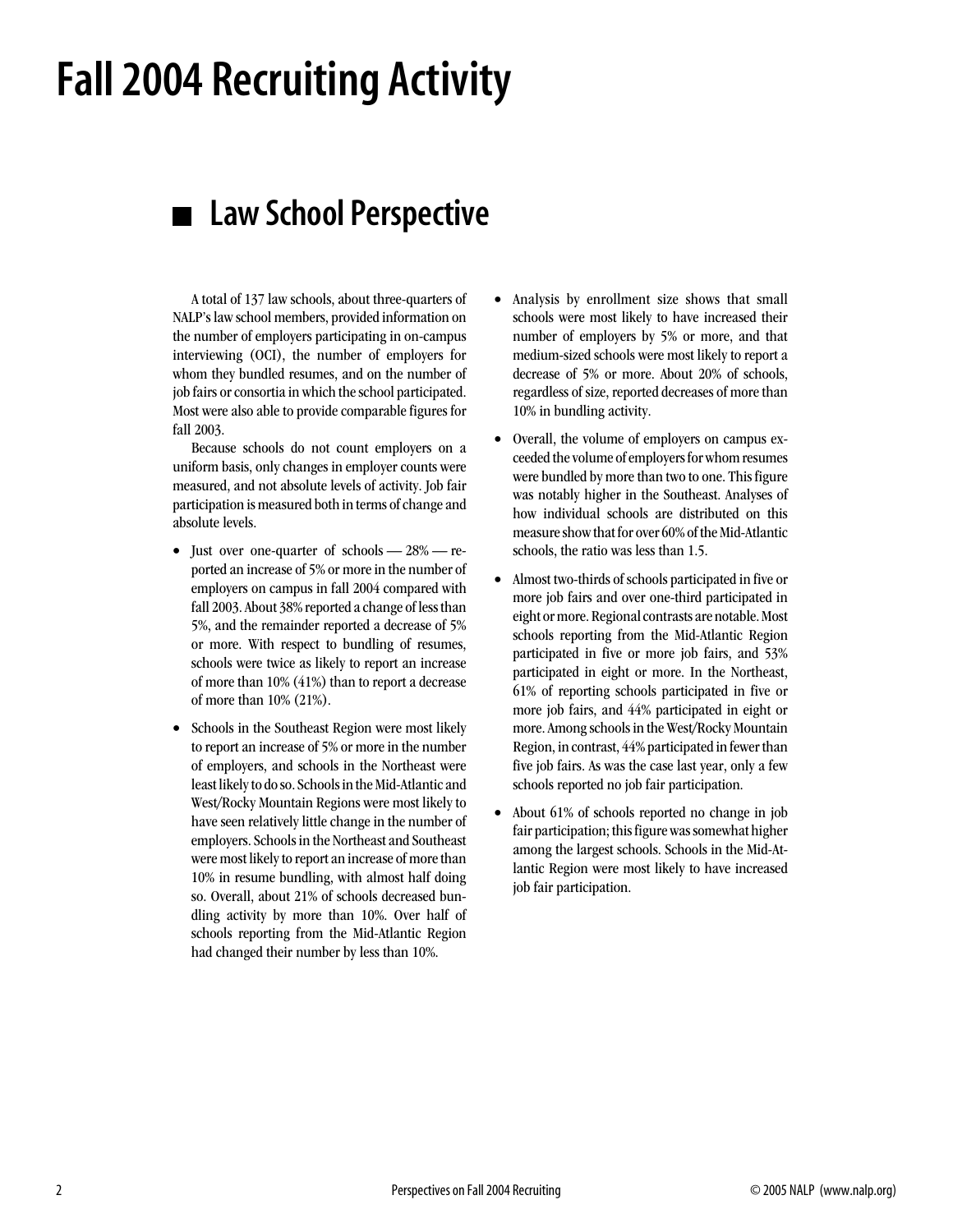### **Comparison of Fall 2004 and Fall 2003 On-Campus Recruitment Activity, As Reported by Schools (percent or number of schools in each category)**

|                                               |              |                  |                  | <b>NALP REGION</b> |         |         |                          | <b>FALL 2004 JD ENROLLMENT</b> |                  |
|-----------------------------------------------|--------------|------------------|------------------|--------------------|---------|---------|--------------------------|--------------------------------|------------------|
|                                               | <b>Total</b> | <b>Northeast</b> | Mid-<br>Atlantic | <b>Southeast</b>   | Midwest | West/RM | <b>Fewer than</b><br>550 | 550-750                        | More than<br>750 |
| # of employers on campus:                     |              |                  |                  |                    |         |         |                          |                                |                  |
|                                               | 27.5%        | 15.8%            | 22.2%            | 40.0%              | 25.0%   | 26.1%   | 36.2%                    | 20.5%                          | 25.0%            |
|                                               | 38.2         | 42.1             | 44.4             | 31.4               | 36.1    | 43.5    | 36.2                     | 29.5                           | 50.0             |
|                                               | 34.4         | 42.1             | 33.3             | 28.6               | 38.9    | 30.4    | 27.7                     | 50.0                           | 25.0             |
|                                               | 131          | 19               | 18               | 35                 | 36      | 23      | 47                       | 44                             | 40               |
| # of employers for whom resumes were bundled: |              |                  |                  |                    |         |         |                          |                                |                  |
|                                               | 40.6%        | 47.4%            | 21.1%            | 48.5%              | 42.9%   | 36.4%   | 37.8%                    | 34.1%                          | 51.3%            |
|                                               | 38.3         | 31.6             | 57.9             | 33.3               | 31.4    | 45.5    | 42.2                     | 43.2                           | 28.2             |
|                                               | 21.1         | 21.1             | 21.1             | 18.2               | 25.7    | 18.2    | 20.0                     | 22.7                           | 20.5             |
|                                               | 128          | 19               | 19               | 33                 | 35      | 22      | 45                       | 44                             | 39               |

Note: Canadian schools are included with the Northeast region or the West/Rocky Mountain region as appropriate.

### **Comparison of Employers on Campus and Resume Bundling Activity**

|                                                                                                                                                                                               |              |                  |                  | <b>NALP REGION</b> |         |         |                   | <b>FALL 2004 JD ENROLLMENT</b> |                  |
|-----------------------------------------------------------------------------------------------------------------------------------------------------------------------------------------------|--------------|------------------|------------------|--------------------|---------|---------|-------------------|--------------------------------|------------------|
|                                                                                                                                                                                               | <b>Total</b> | <b>Northeast</b> | Mid-<br>Atlantic | Southeast          | Midwest | West/RM | Fewer than<br>550 | 550-750                        | More than<br>750 |
| Ratio of volume of employers on campus<br>to volume of employers for whom resumes<br>Distribution of schools on ratio of employers<br>on campus to employers for whom resumes<br>were bundled | 2.1          | 2.1              | 1.5              | 3.7                | 1.6     | 1.6     | 2.3               | 1.8                            | 2.1              |
|                                                                                                                                                                                               | 36.6%        | 47.8%            | 61.1%            | 8.6%               | 41.7%   | 40.9%   | 27.7%             | 40.4%                          | 42.5%            |
|                                                                                                                                                                                               | 27.6%        | 26.1%            | 16.7%            | 37.1%              | 25.0%   | 27.3%   | 27.7%             | 27.7%                          | 27.5%            |
|                                                                                                                                                                                               | 35.8%        | 26.1%            | 22.2%            | 54.3%              | 33.3%   | 31.8%   | 44.7%             | 31.9%                          | 30.0%            |
|                                                                                                                                                                                               | 2.1          | 1.6              | 1.1              | 3.7                | 1.9     | 1.7     | 2.4               | 1.9                            | 1.9              |
|                                                                                                                                                                                               | 134          | 23               | 18               | 35                 | 36      | 22      | 47                | 47                             | 40               |

\* Note: These 134 schools collectively reported 10,889 employers on campus and 5,305 employers for whom resumes were bundled. Canadian schools are included in the Northeast region or West/Rocky Mountain Region as appropriate.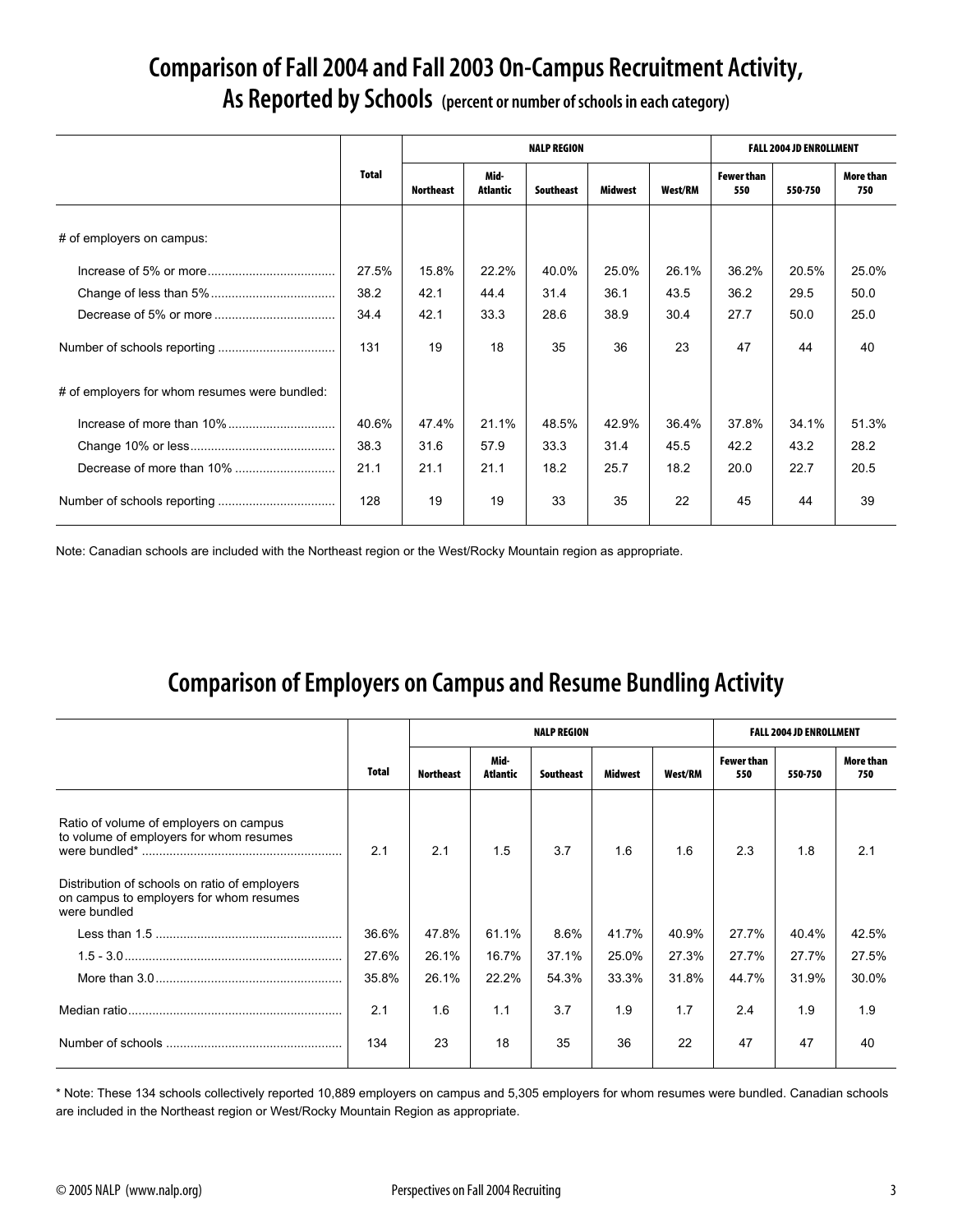### **Job Fair Participation, Fall 2004, as Reported by Schools**

|                                                  |       |           |                  | <b>NALP REGION</b> |         |         |                          | <b>FALL 2004 JD ENROLLMENT</b> |                  |
|--------------------------------------------------|-------|-----------|------------------|--------------------|---------|---------|--------------------------|--------------------------------|------------------|
|                                                  | Total | Northeast | Mid-<br>Atlantic | Southeast          | Midwest | West/RM | <b>Fewer than</b><br>550 | 550-750                        | More than<br>750 |
|                                                  |       |           |                  |                    |         |         |                          |                                |                  |
| # of Job Fairs or Consortia                      |       |           |                  |                    |         |         |                          |                                |                  |
|                                                  | 36.5% | 39.1%     | 21.1%            | 38.9%              | 36.1%   | 43.5%   | 57.1%                    | 23.4%                          | 26.8%            |
|                                                  | 28.5  | 17.4      | 26.3             | 36.1               | 27.8    | 30.4    | 24.5                     | 29.8                           | 31.7             |
|                                                  | 35.0  | 43.5      | 52.6             | 25.0               | 36.1    | 26.1    | 18.4                     | 46.8                           | 41.5             |
|                                                  | 137   | 23        | 19               | 36                 | 36      | 23      | 49                       | 47                             | 41               |
| Change in # of Job Fairs Compared with Fall 2003 |       |           |                  |                    |         |         |                          |                                |                  |
|                                                  | 12.1% | 5.3%      | 15.8%            | 11.4%              | 16.7%   | 8.7%    | 14.6%                    | 13.6%                          | 7.5%             |
|                                                  | 61.4  | 78.9      | 42.1             | 65.7               | 58.3    | 60.9    | 58.3                     | 59.1                           | 67.5             |
|                                                  | 26.5  | 15.8      | 42.1             | 22.9               | 25.0    | 30.4    | 27.1                     | 27.3                           | 25.0             |
|                                                  | 132   | 19        | 19               | 35                 | 36      | 23      | 48                       | 44                             | 40               |

### **(percent or number of schools in each category)**

Canadian schools are included in the Northeast region or West/Rocky Mountain Region as appropriate.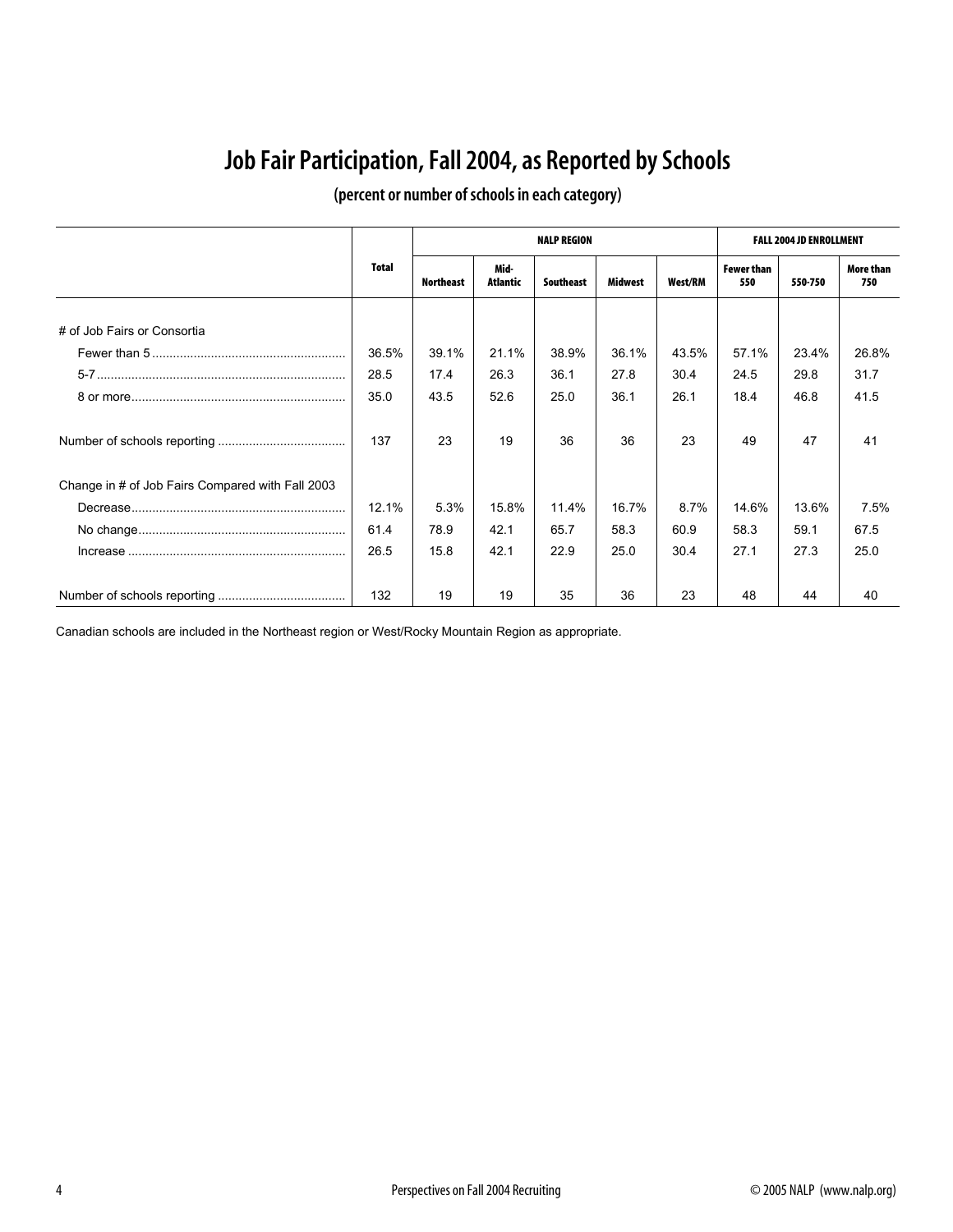### **Employer Perspective**

A total of 478 employers provided information on their school visits and job fair participation. Most of these were law offices. Although these findings represent for the most part the experiences of larger firms, with 70% of firm responses from firms of more than 100 lawyers, firms of 50 or fewer lawyers represented a substantial minority of respondents, about 14%.

Nationwide, the median number of schools at which employers recruited was 7. About 29% of respondents visited more schools in 2004 compared to 2003; 46% visited the same number of schools.

- For firms of 50 or fewer lawyers and 51-100 lawyers, the medians were 2 and 5, respectively. The median was highest, 11, at firms of 251 or more lawyers. It is also the case that for small offices, regardless of overall firm size, the median was fewer than 3 schools.
- Firms of more than 250 lawyers were most likely to have increased the number of schools at which they interviewed, with more than one-third reporting an increase. In contrast, firms of 50 or fewer lawyers were most likely not to have changed the number of schools visited, and least likely to have visited fewer schools.
- On a regional basis, the median number of schools ranged from 5 in the Southeast to 10 in the Northeast. Employers in the Northeast were also most likely to interview at 11 or more

schools. About 49% did so, a frequency almost twice that of employers in the Southeast and West/Rocky Mountain Regions. Employers in the Mid-Atlantic Region were most likely to have interviewed at more schools in 2004 compared with 2003. Employers in the Southeast and Midwest were most likely to have interviewed at the same number of schools. Decreases were most commonly reported by firms in the Northeast.

• Regional averages are not necessarily indicative of activity on the part of employers in a given city within that region. For example, New York and Washington, D.C. firms were much more likely to have increased the number of schools visited than were firms in their respective regions as a whole; employers in Kansas City visited twice as many schools as average — a median of 14 compared to the regional median of 7 — but were also more likely to have decreased that number. Atlanta likewise differs from the Southeast as a whole, visiting a median of 11 schools, compared with the regional median of 5. Just under half of firms in the West/Rocky Mountain Region visited the same number of schools, but most of the firms reporting from Orange County did so, as did almost twothirds of the firms reporting from Seattle.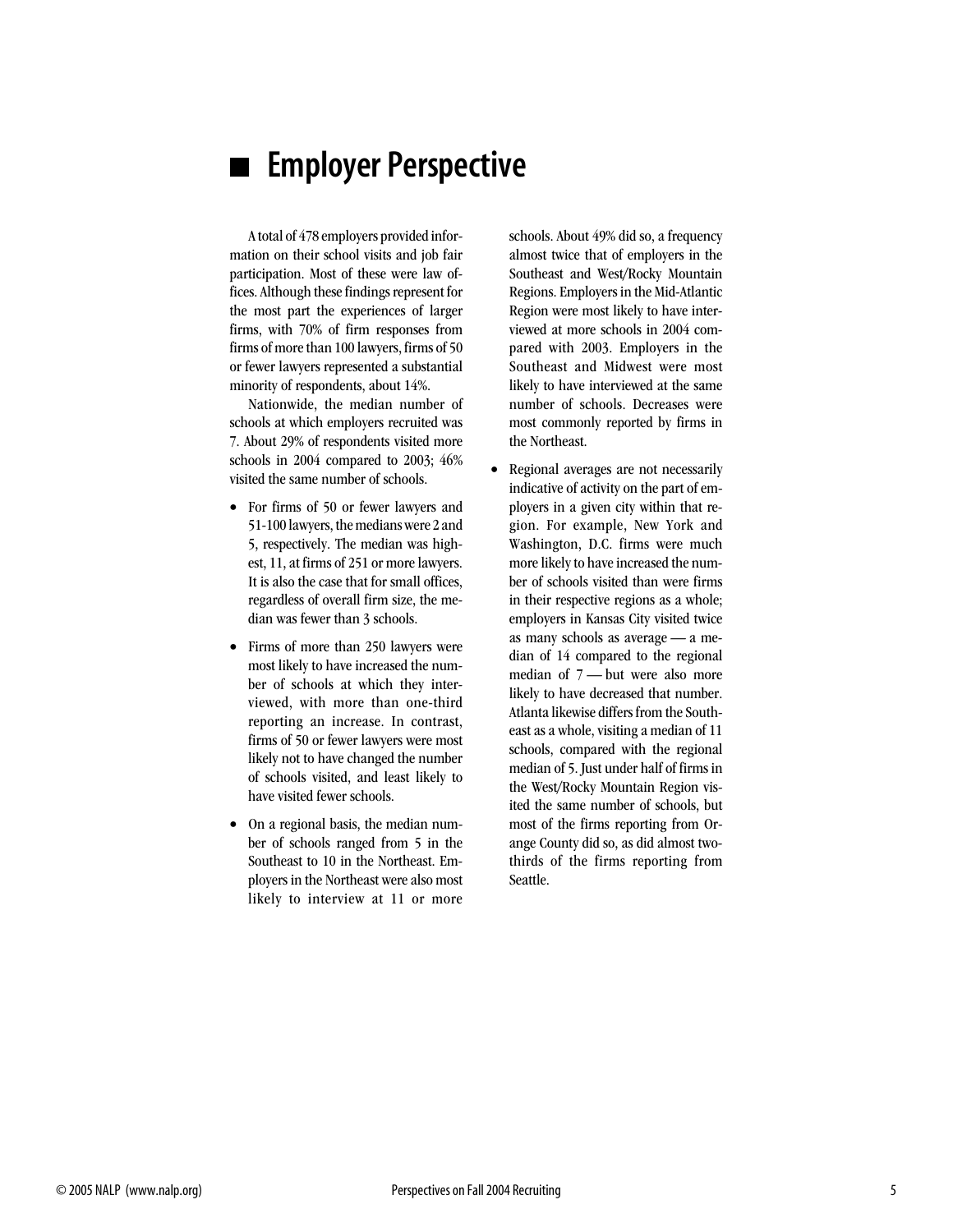### **Fall 2004 On-Campus Interviewing Activity and Comparison with Fall 2003, As Reported by Employers — By Type and Size**

|                                      | <b>Number</b><br>of Offices |            |         | <b>NUMBER OF SCHOOLS VISITED</b> |            |        |          | # OF SCHOOLS VISITED<br><b>COMPARED TO 2003</b> |                  |
|--------------------------------------|-----------------------------|------------|---------|----------------------------------|------------|--------|----------|-------------------------------------------------|------------------|
|                                      |                             | 2 or Fewer | $3 - 5$ | $6 - 10$                         | 11 or More | Median | Increase | Decrease                                        | <b>No Change</b> |
| Total - All Employers                | 478                         | 16.9%      | 24.3%   | 25.9%                            | 32.8%      | 7.0    | 29.0%    | 25.2%                                           | 45.8%            |
|                                      | 67                          | 53.7       | 28.4    | 17.9                             | 0.0        | 2.0    | 9.1      | 19.7                                            | 71.2             |
| Offices of 25 or fewer lawyers       | 18                          | 61.1       | 33.3    | 5.6                              | 0.0        | 2.0    | 5.9      | 23.5                                            | 70.6             |
|                                      | 22                          | 31.8       | 45.5    | 22.7                             | 0.0        | 4.0    | 9.1      | 22.7                                            | 68.2             |
|                                      | 68                          | 13.2       | 42.6    | 33.8                             | 10.3       | 5.0    | 21.2     | 27.3                                            | 51.5             |
|                                      | 35                          | 11.4       | 42.9    | 40.0                             | 5.7        | 5.0    | 23.5     | 20.6                                            | 55.9             |
| Firms of 101-250 lawyers             | 118                         | 10.2       | 20.3    | 34.7                             | 34.7       | 8.0    | 30.2     | 23.3                                            | 46.6             |
| Offices of 25 or fewer lawyers       | 5                           | 80.0       | 20.0    | 0.0                              | 0.0        | 2.0    | 0.0      | 0.0                                             | 100.0            |
|                                      | 6                           | 66.7       | 16.7    | 0.0                              | 16.7       | 2.0    | 16.7     | 33.3                                            | 50.0             |
|                                      | 13                          | 7.7        | 53.8    | 23.1                             | 15.4       | 5.0    | 46.2     | 0.0                                             | 53.8             |
| Offices of 101 or more lawyers       | 44                          | 2.3        | 15.9    | 47.7                             | 34.1       | 8.0    | 30.2     | 20.9                                            | 48.8             |
|                                      | 69                          | 8.7        | 21.7    | 18.8                             | 50.7       | 11.0   | 36.2     | 26.1                                            | 37.7             |
|                                      | $\overline{7}$              | 57.1       | 42.9    | 0.0                              | 0.0        | 2.0    | 28.6     | 14.3                                            | 57.1             |
| Offices of 51-100 lawyers            | 16                          | 6.3        | 62.5    | 25.0                             | 6.3        | 4.0    | 43.8     | 37.5                                            | 18.8             |
| Offices of 101 or more lawyers       | 21                          | 0.0        | 4.8     | 19.0                             | 76.2       | 14.0   | 33.3     | 28.6                                            | 38.1             |
|                                      | 148                         | 12.2       | 17.6    | 22.3                             | 48.0       | 10.0   | 36.1     | 28.5                                            | 35.4             |
| Offices of 25 or fewer lawyers       | 18                          | 50.0       | 33.3    | 16.7                             | 0.0        | 2.5    | 5.9      | 23.5                                            | 70.6             |
|                                      | 23                          | 4.3        | 43.5    | 43.5                             | 8.7        | 6.0    | 52.4     | 14.3                                            | 33.3             |
|                                      | 34                          | 14.7       | 17.6    | 35.3                             | 32.4       | 9.0    | 36.4     | 33.3                                            | 30.3             |
| Offices of 101 or more lawyers       | 49                          | 0.0        | 2.0     | 14.3                             | 83.7       | 16.0   | 42.9     | 36.7                                            | 20.4             |
| Government/Public Interest Employers | 7                           | 0.0        | 28.6    | 28.6                             | 42.9       | 10.0   | 42.9     | 14.3                                            | 42.9             |

**(in percentages except for medians)**

Note: Only law firms are included in the size analysis. Counts by office size within firm size do not add to the total count for the firm size because: (a) not all surveys included office size information, or (b) offices which indicated that they recruit for multiple offices are not included in analyses by office size. The number of offices reporting both 2003 and 2004 information for the comparative analyses is somewhat smaller than the number shown in the first column.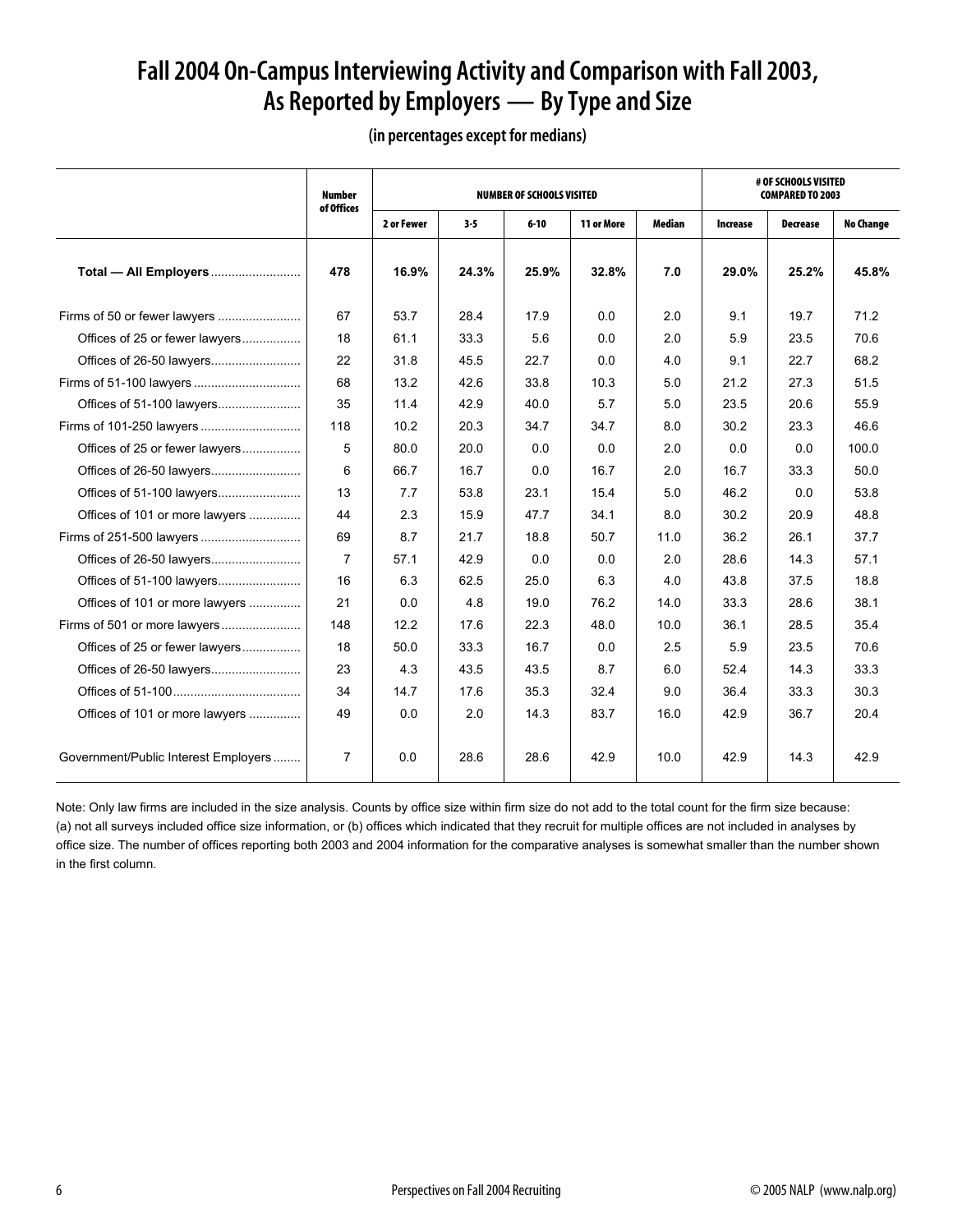### **Fall 2004 On-Campus Interviewing Activity and Comparison with Fall 2003, As Reported by Employers — By NALP Region and City/State**

**Number of Offices NUMBER OF SCHOOLS VISITED # OF SCHOOLS VISITED COMPARED TO 2003 2 or Fewer 3-5 6-10 11 or More Median Increase Decrease No Change All Firms**....................................... **471 17.2% 24.2% 25.9% 32.7% 7.0 28.8% 25.3% 45.9%**Northeast............................................ 74 6.8 13.5 31.1 48.6 10.0 28.8 34.2 37.0 Boston........................................... 10 20.0 0.0 40.0 40.0 10.0 20.0 30.0 50.0 Connecticut ................................... 10 0.0 20.0 60.0 20.0 7.0 11.1 66.7 22.2 New York City ............................... 41 0.0 12.2 17.1 70.7 13.0 39.0 29.3 31.7 Toronto.......................................... 7 0.0 0.0 85.7 14.3 8.0 28.6 28.6 42.9 Mid-Atlantic......................................... 81 9.9 35.8 19.8 34.6 7.0 34.2 25.3 40.5 New Jersey ................................... 9 44.4 22.2 11.1 22.2 4.0 33.3 22.2 44.4 Philadelphia................................... 11 18.2 27.3 18.2 36.4 8.0 20.0 20.0 60.0 Pittsburgh...................................... 6 16.7 66.7 0.0 16.7 4.0 16.7 33.3 50.0 Virginia .......................................... 7 0.0 57.1 28.6 14.3 5.0 14.3 0.0 85.7 Washington, DC area....................... | 40 | 2.5 | 27.5 | 27.5 | 42.5 | 9.0 | 43.6 | 30.8 | 25.6 Southeast ........................................... 99 24.2 32.3 17.2 26.3 5.0 27.1 21.9 51.0 Atlanta........................................... 11 9.1 18.2 18.2 54.5 11.0 9.1 54.5 36.4 Austin ............................................ 6 66.7 33.3 0.0 0.0 2.0 16.7 0.0 83.3 Dallas ............................................ 16 18.8 25.0 18.8 37.5 7.0 40.0 20.0 40.0 Houston......................................... 12 16.7 33.3 16.7 33.3 5.5 25.0 25.0 50.0 Miami ............................................ 6 16.7 16.7 33.3 33.3 7.0 20.0 20.0 60.0 North Carolina............................... 7 0.0 28.6 28.6 42.9 7.0 14.3 42.9 42.9 San Antonio .................................. 7 42.9 42.9 14.3 0.0 3.0 14.3 14.3 71.4 Tampa........................................... 5 0.0 40.0 40.0 20.0 8.0 40.0 20.0 40.0 Tennessee .................................... 7 42.9 42.9 14.3 0.0 3.0 57.1 0.0 42.9 Midwest .............................................. 102 20.6 14.7 31.4 33.3 7.0 22.8 24.8 52.5 Chicago......................................... 21 4.8 9.5 33.3 52.4 11.0 42.9 23.8 33.3 Cincinnati ...................................... 6 33.3 0.0 33.3 33.3 8.0 0.0 50.0 50.0 Cleveland ...................................... 6 0.0 0.0 50.0 50.0 12.5 0.0 50.0 50.0 Columbus...................................... 5 20.0 40.0 0.0 40.0 5.0 20.0 20.0 60.0 Detroit ........................................... 6 16.7 33.3 16.7 33.3 6.0 16.7 16.7 66.7 Kansas City, MO ........................... 6 0.0 0.0 33.3 66.7 14.0 16.7 50.0 33.3 Milwaukee ..................................... 7 28.6 14.3 28.6 28.6 7.0 14.3 14.3 71.4 Minneapolis................................... 12 0.0 0.0 50.0 50.0 10.5 50.0 8.3 41.7 St. Louis ........................................ 7 14.3 14.3 42.9 28.6 7.0 42.9 28.6 28.6 West/Rocky Mountain......................... 113 20.4 24.8 28.3 26.5 6.0 31.5 22.5 45.9 Denver .......................................... 11 36.4 27.3 18.2 18.2 3.0 30.0 30.0 40.0 Los Angeles .................................. 26 0.0 26.9 38.5 34.6 9.0 44.0 32.0 24.0 Orange County, CA....................... 7 14.3 14.3 71.4 0.0 6.0 14.3 0.0 85.7 Phoenix ......................................... 8 12.5 12.5 50.0 25.0 9.0 50.0 25.0 25.0 Portland......................................... 6 33.3 16.7 16.7 33.3 5.0 33.3 33.3 33.3 San Francisco ............................... 18 0.0 33.3 22.2 44.4 9.5 44.4 5.6 50.0 San Jose area............................... 8 12.5 12.5 37.5 37.5 9.5 37.5 25.0 37.5 Seattle........................................... 11 36.4 45.5 9.1 9.1 4.0 9.1 27.3 63.6

### **(in percentages except for medians)**

The number of offices reporting both 2003 and 2004 information for the comparative analyses is somewhat smaller than the number shown in the first column. Specific city information may include firms which recruit for additional offices in other cities, and/or a few offices in suburban locations. The San Jose area includes offices in Palo Alto, Menlo Park, and Mountain View. Orange County includes offices in Irvine and Newport Beach. Virginia includes offices in Norfolk, Roanoke, and Richmond.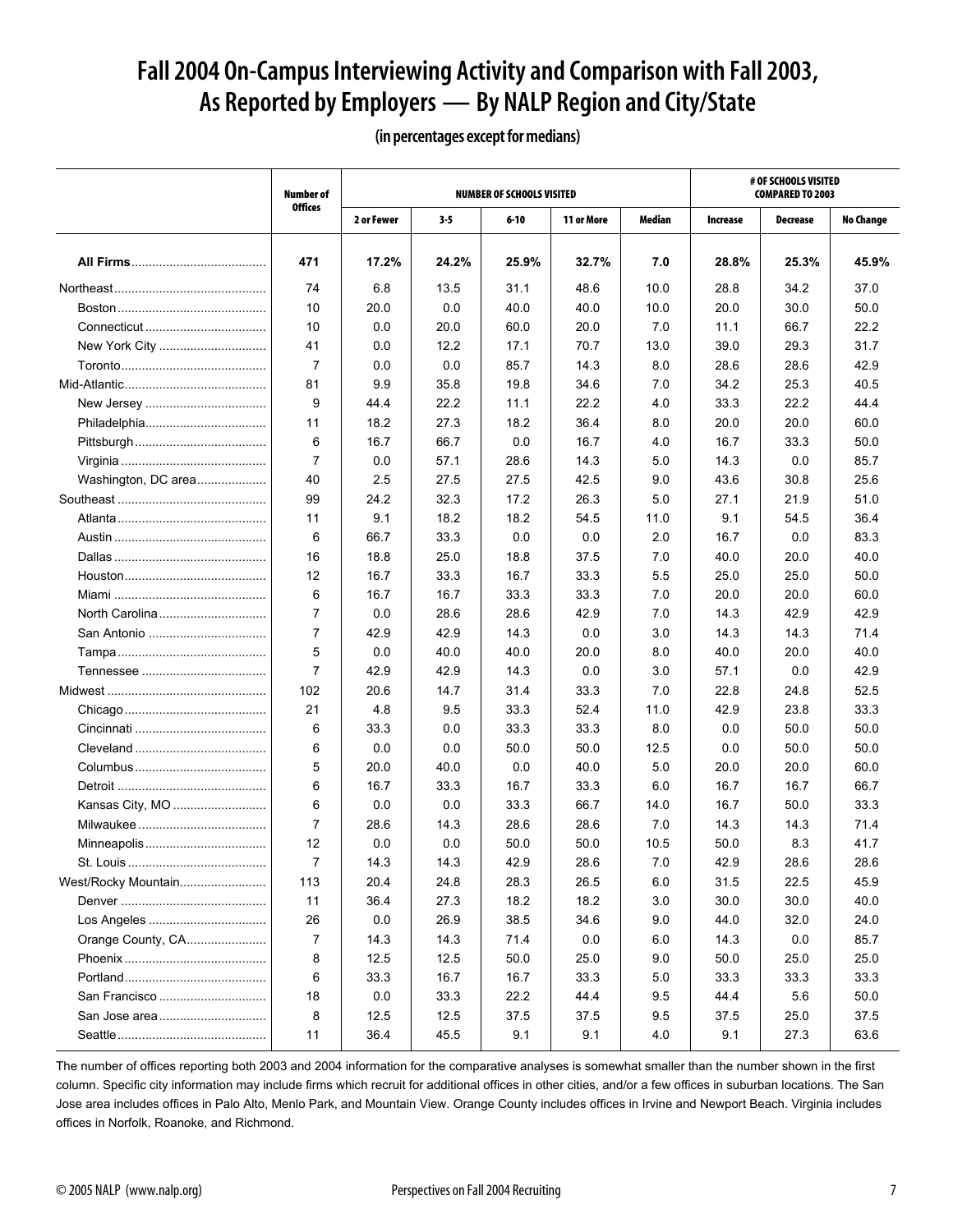About 38% of responding employers participated in no job fairs, and 70% of employers participated in the same number of job fairs in 2003 and 2004.

- Almost three-quarters of firms of 50 or fewer lawyers and almost half of firms of 51-100 lawyers did not participate in any job fairs. The majority of small offices, regardless of firm size, also did not participate in job fairs.
- The majority of small firms and small offices participated in the same number of job fairs in 2003 and 2004. Over half of the largest firms of 251 or more lawyerss participated in the same number of job fairs, and about one-quarter participated in more.
- On a regional basis, firms in the Northeast were most likely to participate in job fairs, with 73% doing so. Firms in the Southeast and Midwest were most likely to have not changed their participation, and firms in the Northeast and West/Rocky Mountain Regions were most likely to have increased their participation, with about one-quarter reporting thus.
- Again, regional norms are not necessarily indicative of activity within a given city. For example, 69% of firms reporting from Dallas participated in two or more job fairs, whereas for the region as a whole the figure was just 30%. Likewise, 76% of firms in Chicago participated in two or more job fairs, a rate more

than twice that of the Midwest Region as a whole. In contrast, most offices in Pittsburgh, Austin, San Antonio, Columbus, and Phoenix did not participate in any job fairs.

• Firms in Dallas and San Francisco were most likely to participate in more job fairs in 2004 compared with 2003. All firms reporting from Austin, Houston, North Carolina, Detroit, and Phoenix maintained their level of participation or non-participation.

### **Fall 2004 Job Fair Participation and Comparison with Fall 2003, As Reported by Employers — By Type and Size**

|                                      | Number of      |             | <b>NUMBER OF JOB FAIRS/CONSORTIA</b><br><b>FALL 2004</b> |                    |                  | <b>COMPARED TO 2003</b><br><b>JOB FAIR PARTICIPATION</b> |                        |
|--------------------------------------|----------------|-------------|----------------------------------------------------------|--------------------|------------------|----------------------------------------------------------|------------------------|
|                                      | <b>Offices</b> | <b>None</b> | <b>One</b>                                               | <b>Two or More</b> | <b>Increased</b> | <b>Decreased</b>                                         | <b>Stayed the Same</b> |
|                                      | 478            | 38.3%       | 22.2%                                                    | 39.5%              | 17.2%            | 12.9%                                                    | 70.0%                  |
| Firms of 50 or fewer lawyers         | 67             | 73.1        | 10.4                                                     | 16.4               | 6.3              | 1.6                                                      | 92.2                   |
|                                      | 18             | 77.8        | 11.1                                                     | 11.1               | 0.0              | 0.0                                                      | 100.0                  |
|                                      | 22             | 54.5        | 18.2                                                     | 27.3               | 13.6             | 4.5                                                      | 81.8                   |
|                                      | 68             | 45.6        | 27.9                                                     | 26.5               | 10.6             | 13.6                                                     | 75.8                   |
|                                      | 35             | 42.9        | 37.1                                                     | 20.0               | 8.8              | 14.7                                                     | 76.5                   |
|                                      | 118            | 31.4        | 28.8                                                     | 39.8               | 14.0             | 10.5                                                     | 75.4                   |
|                                      | 5              | 100.0       | 0.0                                                      | 0.0                | 0.0              | 0.0                                                      | 100.0                  |
|                                      | 6              | 83.3        | 16.7                                                     | 0.0                | 0.0              | 16.7                                                     | 83.3                   |
|                                      | 13             | 53.8        | 15.4                                                     | 30.8               | 23.1             | 7.7                                                      | 69.2                   |
| Offices of 101 or more lawyers       | 44             | 20.5        | 25.0                                                     | 54.5               | 18.6             | 7.0                                                      | 74.4                   |
|                                      | 69             | 29.0        | 14.5                                                     | 56.5               | 24.6             | 20.3                                                     | 55.1                   |
|                                      | $\overline{7}$ | 71.4        | 28.6                                                     | 0.0                | 0.0              | 28.6                                                     | 71.4                   |
|                                      | 16             | 37.5        | 31.3                                                     | 31.3               | 25.0             | 6.3                                                      | 68.8                   |
|                                      | 21             | 14.3        | 9.5                                                      | 76.2               | 38.1             | 14.3                                                     | 47.6                   |
|                                      | 148            | 30.4        | 23.6                                                     | 45.9               | 24.1             | 15.2                                                     | 60.7                   |
|                                      | 18             | 61.1        | 27.8                                                     | 11.1               | 23.5             | 11.8                                                     | 64.7                   |
|                                      | 23             | 43.5        | 30.4                                                     | 26.1               | 18.2             | 18.2                                                     | 63.6                   |
|                                      | 34             | 41.2        | 32.4                                                     | 26.5               | 15.2             | 21.2                                                     | 63.6                   |
| Offices of 101 or more lawyers       | 49             | 8.2         | 16.3                                                     | 75.5               | 32.7             | 14.3                                                     | 53.1                   |
| Government/Public Interest Employers | $\overline{7}$ | 0.0         | 14.3                                                     | 85.7               | 14.3             | 28.6                                                     | 57.1                   |

### **(in percentages)**

Note: Only law firms are included in the size analysis. Counts by office size within firm size do not add to the total count for the firm size because: (a) not all surveys included office size information, or (b) offices which indicated that they recruit for multiple offices are not included in analyses by office size. The number of offices reporting both 2003 and 2004 information for the comparative analyses is somewhat smaller than the number shown in the first column.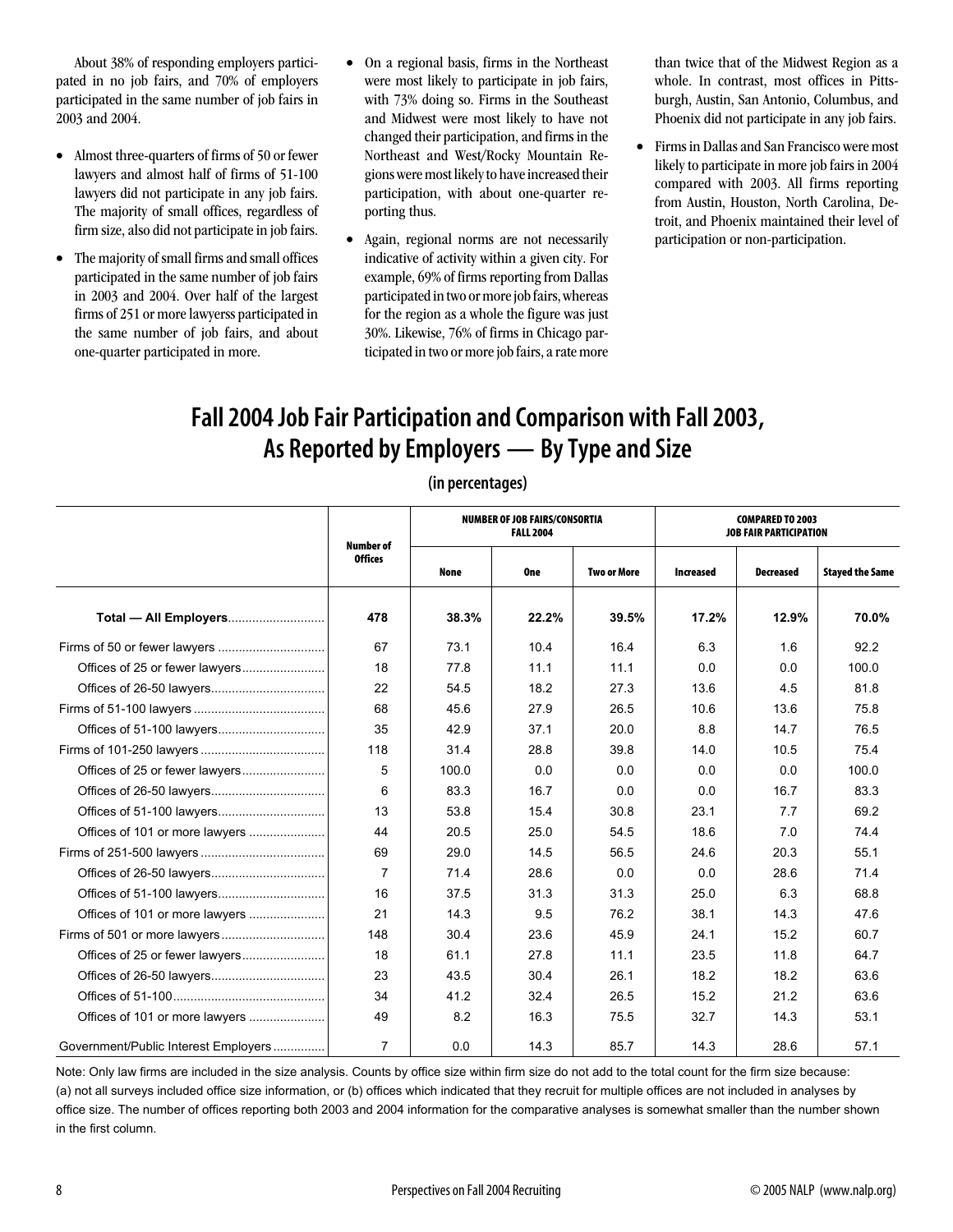### **Fall 2004 Job Fair Participation and Comparison with Fall 2003, As Reported by Employers — By NALP Region and City/State**

**(in percentages)**

|                     |                                    |       | <b>NUMBER OF JOB FAIRS/CONSORTIA FALL 2004</b> |             |                  | <b>COMPARED TO 2003 JOB FAIR PARTICIPATION</b> |                        |
|---------------------|------------------------------------|-------|------------------------------------------------|-------------|------------------|------------------------------------------------|------------------------|
|                     | <b>Number of</b><br><b>Offices</b> | None  | One                                            | Two or More | <b>Increased</b> | <b>Decreased</b>                               | <b>Stayed the Same</b> |
|                     |                                    |       |                                                |             |                  |                                                |                        |
|                     | 471                                | 38.9% | 22.3%                                          | 38.9%       | 17.2%            | 12.6%                                          | 70.2%                  |
|                     | 74                                 | 27.0  | 12.2                                           | 60.8        | 24.3             | 8.6                                            | 67.1                   |
|                     | 10                                 | 30.0  | 0.0                                            | 70.0        | 30.0             | 0.0                                            | 70.0                   |
|                     | 10                                 | 40.0  | 20.0                                           | 40.0        | 14.3             | 0.0                                            | 85.7                   |
| New York City       | 41                                 | 19.5  | 14.6                                           | 65.9        | 29.3             | 14.6                                           | 56.1                   |
|                     | 7                                  | 14.3  | 0.0                                            | 85.7        | 16.7             | 0.0                                            | 83.3                   |
|                     | 81                                 | 44.4  | 16.0                                           | 39.5        | 19.0             | 16.5                                           | 64.6                   |
|                     | 9                                  | 44.4  | 11.1                                           | 44.4        | 11.1             | 22.2                                           | 66.7                   |
|                     | 11                                 | 27.3  | 18.2                                           | 54.5        | 30.0             | 10.0                                           | 60.0                   |
|                     | 6                                  | 83.3  | 0.0                                            | 16.7        | 0.0              | 16.7                                           | 83.3                   |
|                     | $\overline{7}$                     | 42.9  | 42.9                                           | 14.3        | 0.0              | 28.6                                           | 71.4                   |
| Washington, DC area | 40                                 | 45.0  | 15.0                                           | 40.0        | 23.1             | 17.9                                           | 59.0                   |
|                     | 99                                 | 46.5  | 23.2                                           | 30.3        | 14.6             | 9.4                                            | 76.0                   |
|                     | 11                                 | 18.2  | 27.3                                           | 54.5        | 27.3             | 9.1                                            | 63.6                   |
|                     | 6                                  | 83.3  | 16.7                                           | 0.0         | 0.0              | 0.0                                            | 100.0                  |
|                     | 16                                 | 12.5  | 18.8                                           | 68.8        | 33.3             | 20.0                                           | 46.7                   |
|                     | 12                                 | 58.3  | 16.7                                           | 25.0        | 0.0              | 0.0                                            | 100.0                  |
|                     | 6                                  | 50.0  | 16.7                                           | 33.3        | 16.7             | 16.7                                           | 66.7                   |
| North Carolina      | 7                                  | 28.6  | 28.6                                           | 42.9        | 0.0              | 0.0                                            | 100.0                  |
|                     | $\overline{7}$                     | 85.7  | 14.3                                           | 0.0         | 0.0              | 14.3                                           | 85.7                   |
|                     | 5                                  | 20.0  | 80.0                                           | 0.0         | 0.0              | 20.0                                           | 80.0                   |
|                     | $\overline{7}$                     | 42.9  | 42.9                                           | 14.3        | 14.3             | 0.0                                            | 85.7                   |
|                     | 102                                | 37.3  | 27.5                                           | 35.3        | 6.9              | 10.9                                           | 82.2                   |
|                     | 21                                 | 4.8   | 19.0                                           | 76.2        | 14.3             | 14.3                                           | 71.4                   |
|                     | 6                                  | 50.0  | 33.3                                           | 16.7        | 0.0              | 33.3                                           | 66.7                   |
|                     | 6                                  | 16.7  | 33.3                                           | 50.0        | 0.0              | 16.7                                           | 83.3                   |
|                     | 5                                  | 80.0  | 20.0                                           | 0.0         | 0.0              | 20.0                                           | 80.0                   |
|                     | 6                                  | 33.3  | 33.3                                           | 33.3        | 0.0              | 0.0                                            | 100.0                  |
| Kansas City, MO     | 6                                  | 16.7  | 66.7                                           | 16.7        | 16.7             | 16.7                                           | 66.7                   |
|                     | 7                                  | 28.6  | 42.9                                           | 28.6        | 0.0              | 14.3                                           | 85.7                   |
|                     | 12                                 | 8.3   | 25.0                                           | 66.7        | 16.7             | 0.0                                            | 83.3                   |
|                     | 7                                  | 57.1  | 42.9                                           | 0.0         | 0.0              | 14.3                                           | 85.7                   |
| West/Rocky Mountain | 113                                | 36.3  | 28.3                                           | 35.4        | 23.4             | 17.1                                           | 59.5                   |
|                     | 11                                 | 18.2  | 36.4                                           | 45.5        | 10.0             | 20.0                                           | 70.0                   |
|                     | 26                                 | 26.9  | 34.6                                           | 38.5        | 24.0             | 20.0                                           | 56.0                   |
| Orange County, CA   | 7                                  | 42.9  | 42.9                                           | 14.3        | 14.3             | 14.3                                           | 71.4                   |
|                     | 8                                  | 75.0  | 0.0                                            | 25.0        | 0.0              | 0.0                                            | 100.0                  |
|                     | 6                                  | 50.0  | 0.0                                            | 50.0        | 16.7             | 16.7                                           | 66.7                   |
| San Francisco       | 18                                 | 22.2  | 33.3                                           | 44.4        | 33.3             | 27.8                                           | 38.9                   |
|                     | 8                                  | 0.0   | 37.5                                           | 62.5        | 25.0             | 37.5                                           | 37.5                   |
|                     | 11                                 | 45.5  | 36.4                                           | 18.2        | 27.3             | 9.1                                            | 63.6                   |

The number of offices reporting both 2003 and 2004 information for the comparative analyses is somewhat smaller than the number shown in the first column. Specific city information may include firms which recruit for additional offices in other cities and/or a few offices in suburban locations. The San Jose area includes offices in Palo Alto, Menlo Park, and Mountain View. Orange County includes offices in Irvine and Newport Beach. Virginia includes offices in Norfolk, Roanoke, and Richmond.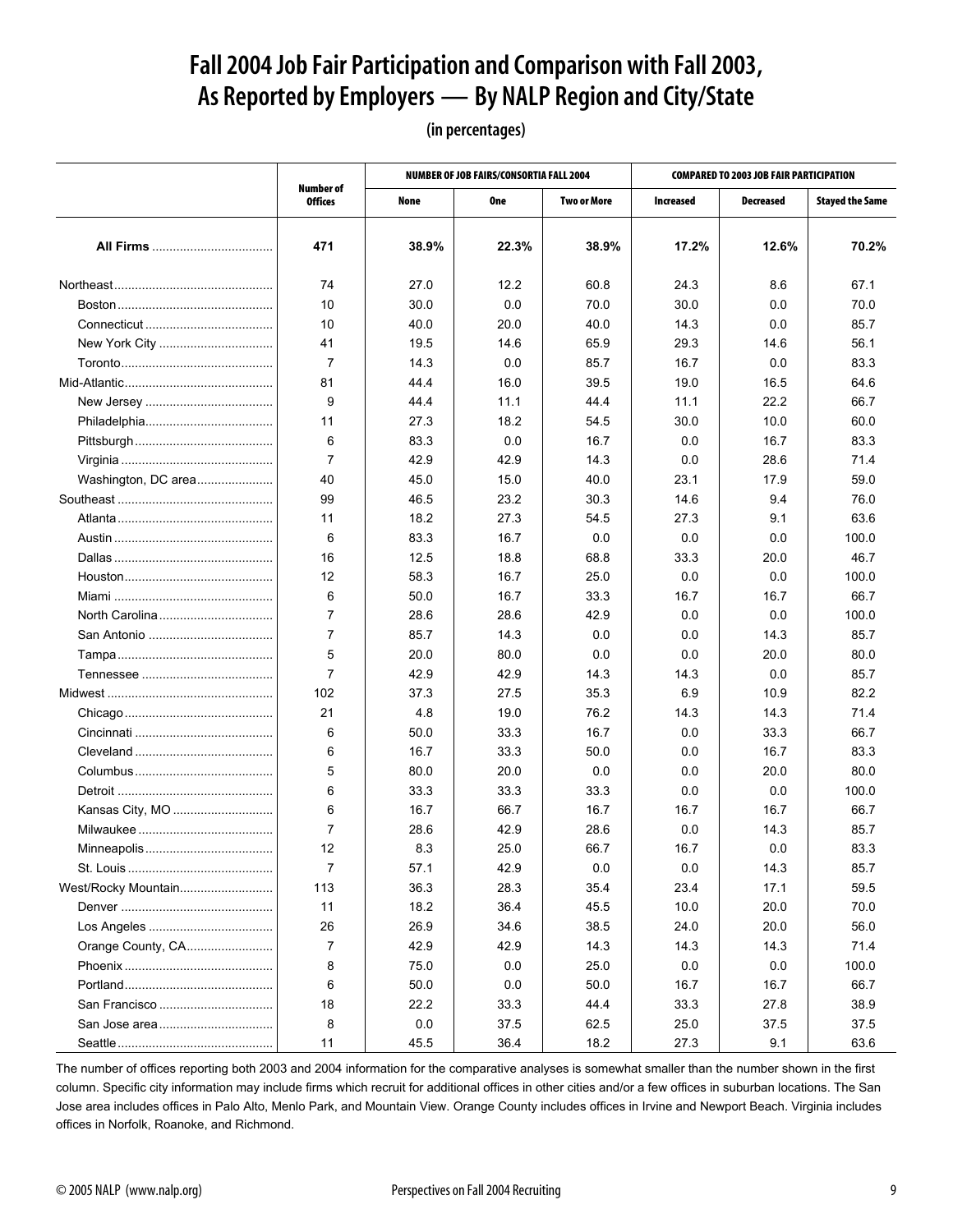# **Summer Program Characteristics**

This year's survey asked new questions concerning the length and ending dates for summer programs for each of the past three years. Summer programs in 2004 were typically 10 to 12 weeks long, regardless of firm size, as was the case in 2002. Over two-thirds of offices reported summer programs of either 10, 11, or 12 weeks, although the lengths reported ranged from 4 to 18 weeks.

- On a regional basis, the Southeast and Midwest varied the most from the norm, with shorter programs, especially 6-week programs, much more common in the Southeast (31%); in the Midwest over half of firms reported holding a 12-week program.
- Cities in the Southeast where 6-week programs were common include Austin, Houston, and San Antonio. Many offices in the Southeast run two 6-week programs.

Most programs again ended in mid-August, as was the case in 2002 and 2003. The end dates reported ranged from June 18 to as late as September 24. It should be noted that end dates at a firm may vary from the reported end date depending on specific student circumstances. Some firms reported having no specific end date. The most common end date reported for 2004 was August 13, reported by 30% of firms.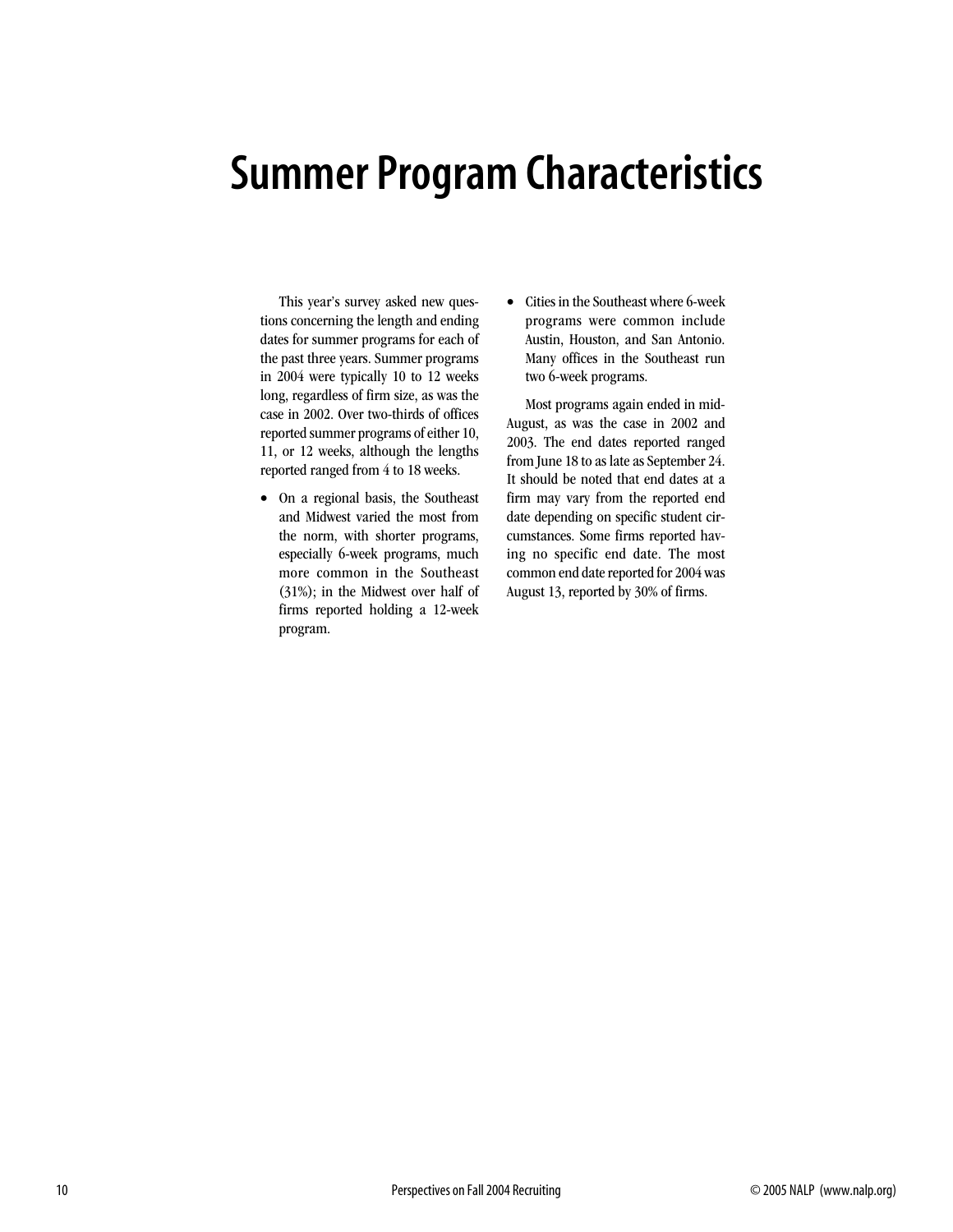### **Length of Summer 2004 Programs**

|                               |         |         | MOST COMMON PROGRAM LENGTHS AND % REPORTING EACH |          |          |          |                  |                   | <b>RANGE OF LENGTHS</b><br><b>REPORTED (WEEKS)</b> |                |
|-------------------------------|---------|---------|--------------------------------------------------|----------|----------|----------|------------------|-------------------|----------------------------------------------------|----------------|
|                               | 6 Weeks | 8 Weeks | 10 Weeks                                         | 11 Weeks | 12 Weeks | 13 Weeks | Median<br>Length | Minimum<br>Length | Maximum<br>Length                                  | # of Offices   |
| Total - All Employers         | 7.2%    | 4.6%    | 21.3%                                            | 10.1%    | 36.8%    | 7.4%     | 12               | 4                 | 18                                                 | 497            |
| By Firm Size                  |         |         |                                                  |          |          |          |                  |                   |                                                    |                |
| 50 or fewer lawyers           | 15.6    | 9.4     | 18.8                                             | 6.3      | 35.9     | 1.6      | 12               | 6                 | 16                                                 | 64             |
| 51-100 lawyers                | 5.9     | 2.9     | 33.8                                             | 7.4      | 29.4     | 10.3     | 11               | 6                 | 16                                                 | 68             |
| 101-250 lawyers               | 6.7     | 3.3     | 15.0                                             | 10.8     | 43.3     | 5.8      | 12               | 4                 | 18                                                 | 120            |
| 251-500 lawyers               | 14.1    | 4.2     | 12.7                                             | 14.1     | 32.4     | 11.3     | 12               | 6                 | 15                                                 | 71             |
| 501 + lawyers                 | 2.4     | 4.2     | 23.5                                             | 10.8     | 38.6     | 8.4      | 12               | 5                 | 17                                                 | 166            |
| By Office Size                |         |         |                                                  |          |          |          |                  |                   |                                                    |                |
| 25 or fewer lawyers           | 10.3    | 15.5    | 25.9                                             | 3.4      | 29.3     | 1.7      | 10               | 4                 | 16                                                 | 58             |
| 26-50 lawyers                 | 10.7    | 4.8     | 25.0                                             | 14.3     | 36.9     | 3.6      | 11               | 6                 | 15                                                 | 84             |
| 51-100 lawyers                | 10.3    | 2.8     | 24.1                                             | 9.0      | 31.7     | 9.0      | 11               | 5                 | 16                                                 | 145            |
| 101+ lawyers                  | 2.8     | 2.2     | 11.7                                             | 11.7     | 45.3     | 11.2     | 12               | 6                 | 18                                                 | 179            |
| By NALP Region and City/State |         |         |                                                  |          |          |          |                  |                   |                                                    |                |
|                               | 0.0     | 5.0     | 21.3                                             | 18.8     | 36.3     | 3.8      | 12               | 8                 | 18                                                 | 80             |
| Boston area                   | 0.0     | 0.0     | 10.0                                             | 30.0     | 50.0     | 0.0      | 12               | 10                | 14                                                 | 10             |
| Connecticut                   | 0.0     | 7.1     | 28.6                                             | 28.6     | 28.6     | 0.0      | 11               | 8                 | 12                                                 | 14             |
| New York City                 | 0.0     | 6.8     | 22.7                                             | 13.6     | 43.2     | 4.5      | 12               | 8                 | 18                                                 | 44             |
|                               | 0.0     | 0.0     | 0.0                                              | 0.0      | 0.0      | 14.3     | 16               | 13                | 16                                                 | 7              |
|                               | 0.0     | 2.3     | 31.0                                             | 13.8     | 27.6     | 16.1     | 12               | 8                 | 17                                                 | 87             |
| New Jersey                    | 0.0     | 0.0     | 50.0                                             | 30.0     | 10.0     | 10.0     | 11               | 10                | 13                                                 | 10             |
| Philadelphia                  | 0.0     | 0.0     | 40.0                                             | 40.0     | 0.0      | 10.0     | 11               | 10                | 16                                                 | 10             |
| Pittsburgh                    | 0.0     | 0.0     | 16.7                                             | 16.7     | 33.3     | 33.3     | 12               | 10                | 13                                                 | 6              |
| Virginia area                 | 0.0     | 14.3    | 42.9                                             | 0.0      | 42.9     | 0.0      | 10               | 8                 | 12                                                 | 7              |
| Washington, DC                | 0.0     | 2.2     | 20.0                                             | 8.9      | 33.3     | 20.0     | 12               | 8                 | 17                                                 | 45             |
|                               | 30.6    | 6.5     | 8.3                                              | 3.7      | 30.6     | 4.6      | 10               | 4                 | 15                                                 | 108            |
|                               | 16.7    | 0.0     | 8.3                                              | 16.7     | 33.3     | 16.7     | 12               | 6                 | 13                                                 | 12             |
|                               | 57.1    | 28.6    | 0.0                                              | 0.0      | 0.0      | 0.0      | 6                | 4                 | 8                                                  | 7              |
|                               | 40.0    | 6.7     | 6.7                                              | 0.0      | 6.7      | 6.7      | 8                | 6                 | 15                                                 | 15             |
|                               | 46.7    | 0.0     | 6.7                                              | 0.0      | 13.3     | 6.7      | 6                | 5                 | 14                                                 | 15             |
|                               | 0.0     | 0.0     | 28.6                                             | 0.0      | 57.1     | 0.0      | 12               | 9                 | 12                                                 | 7              |
| North Carolina                | 0.0     | 14.3    | 14.3                                             | 0.0      | 57.1     | 0.0      | 12               | 8                 | 12                                                 | 7              |
| San Antonio                   | 100.0   | 0.0     | 0.0                                              | 0.0      | 0.0      | 0.0      | 6                | 6                 | 6                                                  | 7              |
|                               | 0.0     | 0.0     | 0.0                                              | 0.0      | 85.7     | 0.0      | 12               | 12                | 14                                                 | 7              |
|                               | 42.9    | 14.3    | 0.0                                              | 0.0      | 42.9     | 0.0      | 8                | 6                 | 12                                                 | 7              |
|                               | 1.9     | 2.8     | 15.1                                             | 4.7      | 52.8     | 8.5      | 12               | 6                 | 16                                                 | 106            |
|                               | 0.0     | 4.3     | 8.7                                              | 4.3      | 56.5     | 4.3      | 12               | 8                 | 16                                                 | 23             |
|                               | 0.0     | 0.0     | 33.3                                             | 16.7     | 33.3     | 0.0      | 12               | 10                | 16                                                 | 6              |
| Cleveland                     | 0.0     | 0.0     | 16.7                                             | 0.0      | 50.0     | 16.7     | 12               | 10                | 14                                                 | 6              |
| Columbus                      | 0.0     | 16.7    | 0.0                                              | 0.0      | 66.7     | 16.7     | 12               | 8                 | 13                                                 | 6              |
| Detroit area                  | 16.7    | 0.0     | 0.0                                              | 0.0      | 33.3     | 33.3     | 13               | 6                 | 14                                                 | 6              |
| Kansas City                   | 0.0     | 0.0     | 14.3                                             | 0.0      | 71.4     | 0.0      | 12               | 10                | 14                                                 | 7              |
| Milwaukee                     | 0.0     | 0.0     | 14.3                                             | 0.0      | 57.1     | 14.3     | 12               | 10                | 14                                                 | $\overline{7}$ |
| Minneapolis                   | 0.0     | 0.0     | 7.7                                              | 0.0      | 69.2     | 15.4     | 12               | 10                | 14                                                 | 13             |
|                               | 14.3    | 0.0     | 0.0                                              | 14.3     | 71.4     | 0.0      | 12               | 6                 | 12                                                 | 7              |
| West/Rocky Mountain           | 0.9     | 5.3     | 32.5                                             | 12.3     | 35.1     | 5.3      | 11               | 5                 | 15                                                 | 114            |
|                               | 0.0     | 0.0     | 36.4                                             | 0.0      | 63.6     | 0.0      | 12               | 10                | 12                                                 | 11             |
| Los Angeles area              | 0.0     | 4.0     | 36.0                                             | 24.0     | 28.0     | 4.0      | 11               | 8                 | 14                                                 | 25             |
| Orange County, CA             | 0.0     | 0.0     | 14.3                                             | 28.6     | 42.9     | 14.3     | 12               | 10                | 13                                                 | 7              |
|                               | 0.0     | 0.0     | 37.5                                             | 0.0      | 25.0     | 25.0     | 12               | 10                | 14                                                 | 8              |
| Portland, OR area             | 0.0     | 0.0     | 0.0                                              | 20.0     | 40.0     | 0.0      | 12               | 11                | 15                                                 | 5              |
| San Francisco                 | 0.0     | 5.0     | 45.0                                             | 10.0     | 20.0     | 10.0     | 11               | 8                 | 14                                                 | 20             |
| San Jose area                 | 0.0     | 0.0     | 37.5                                             | 0.0      | 25.0     | 0.0      | 11               | 5                 | 14                                                 | 8              |
|                               | 0.0     | 0.0     | 22.2                                             | 22.2     | 55.6     | 0.0      | 12               | 10                | 12                                                 | 9              |

Note: Some offices reported that there is no fixed length to their program; they are excluded from this analysis. For offices reporting a range of lengths, the smaller figure, or the minimum number of weeks required, was used. For offices reporting that their program consists of two sessions, e.g., two 6-week sessions, the 6-week figure was used rather than the 12-week total. It should be noted that programs in Ontario are typically longer than 13 weeks. Only law firms are included in the analyses by size. Specific city information may include firms which have summer programs at additional offices in other cities, and/or a few offices in suburban locations. The San Jose area includes offices in Palo Alto, Menlo Park, and Mountain View. Orange County includes offices in Irvine and Newport Beach. Virginia includes offices in Norfolk, Roanoke, and Richmond.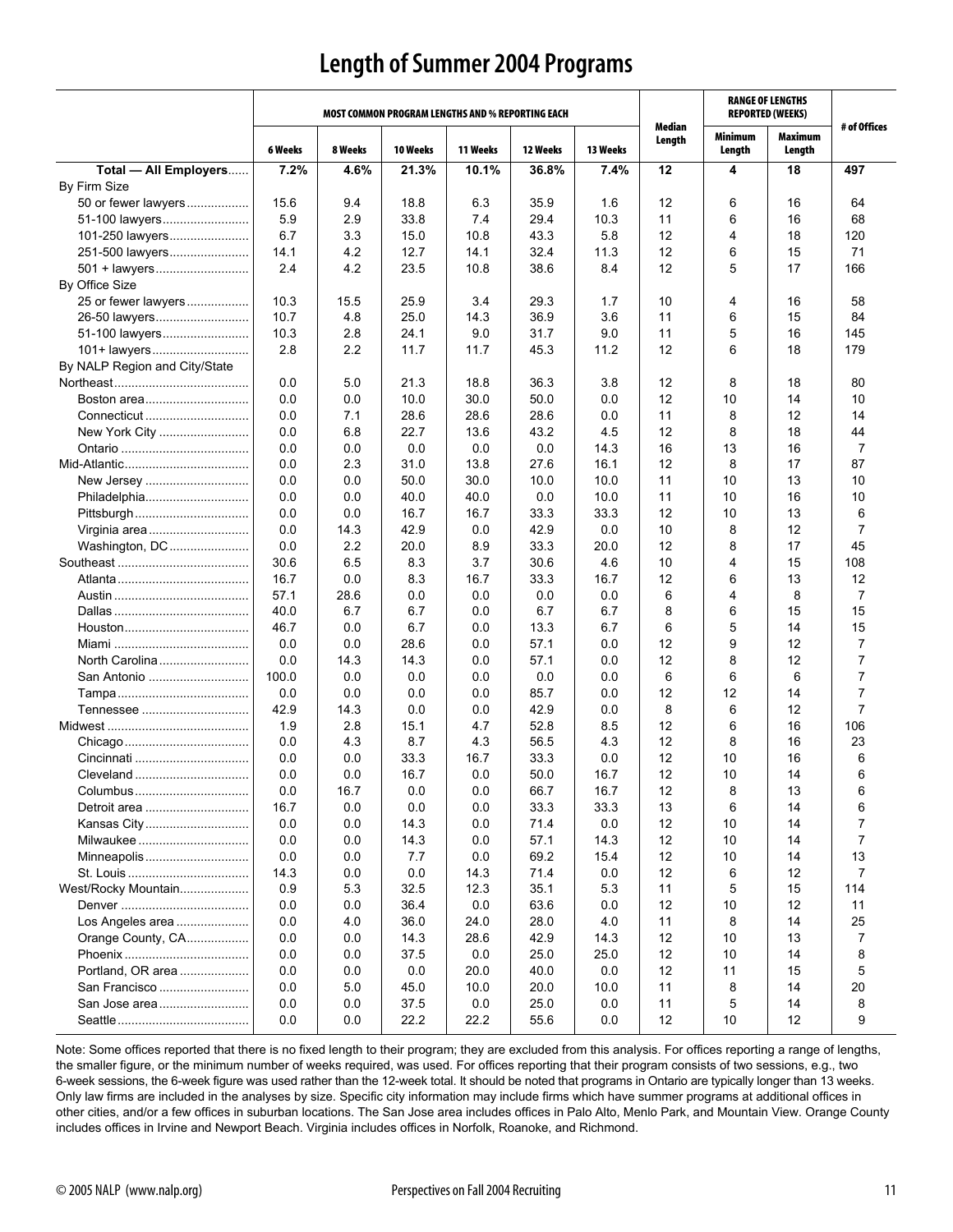### **End Dates of Summer 2004 Programs**

|                               |            |            |                 | <b>MOST COMMON END DATES AND % REPORTING EACH</b> |                  |                  |                           |                             | <b>RANGE OF END DATES</b><br><b>REPORTED</b> |                |
|-------------------------------|------------|------------|-----------------|---------------------------------------------------|------------------|------------------|---------------------------|-----------------------------|----------------------------------------------|----------------|
|                               | July 2     | July 30    | <b>August 6</b> | <b>August 13</b>                                  | <b>August 20</b> | <b>August 27</b> | Median End<br><b>Date</b> | <b>Earliest End</b><br>Date | <b>Latest End</b><br><b>Date</b>             | # of Offices   |
| Total - All Employers         | 2.6%       | 6.8%       | 25.4%           | 29.6%                                             | 11.3%            | 3.3%             | 08/13                     | 06/18                       | 09/24                                        | 453            |
| By Firm Size                  |            |            |                 |                                                   |                  |                  |                           |                             |                                              |                |
| 50 or fewer lawyers           | 4.4        | 2.2        | 4.4             | 13.3                                              | 22.2             | 2.2              | 08/16                     | 06/25                       | 09/24                                        | 45             |
| 51-100 lawyers                | 0.0        | 1.6        | 24.6            | 32.8                                              | 13.1             | 6.6              | 08/13                     | 06/25                       | 09/15                                        | 61             |
| 101-250 lawyers               | 1.8        | 6.1        | 28.1            | 31.6                                              | 12.3             | 3.5              | 08/13                     | 06/18                       | 09/17                                        | 114            |
| 251-500 lawyers               | 8.7        | 14.5       | 21.7            | 23.2                                              | 8.7              | 1.4              | 08/06                     | 06/18                       | 09/15                                        | 69             |
| 501 + lawyers                 | 1.3        | 7.6        | 31.8            | 33.8                                              | 8.3              | 3.2              | 08/13                     | 06/18                       | 09/09                                        | 157            |
| <b>By Office Size</b>         |            |            |                 |                                                   |                  |                  |                           |                             |                                              |                |
| 25 or fewer lawyers           | 4.4        | 2.2        | 22.2            | 13.3                                              | 15.6             | 2.2              | 08/13                     | 06/18                       | 09/03                                        | 45             |
| 26-50 lawyers                 | 4.2        | 5.6        | 13.9            | 30.6                                              | 13.9             | 0.0              | 08/13                     | 06/18                       | 09/24                                        | 72             |
| 51-100 lawyers                | 3.8        | 7.6        | 31.8            | 24.2                                              | 9.8              | 5.3              | 08/06                     | 06/23                       | 09/17                                        | 132            |
| 101+ lawyers                  | 1.1        | 8.9        | 25.7            | 37.4                                              | 10.1             | 3.4              | 08/13                     | 07/02                       | 09/10                                        | 179            |
| By NALP Region and City/State |            |            |                 |                                                   |                  |                  |                           |                             |                                              |                |
|                               | 0.0        | 6.7        | 34.7            | 29.3                                              | 9.3              | 5.3              | 08/13                     | 07/30                       | 09/03                                        | 75             |
| Boston area                   | 0.0        | 0.0        | 10.0            | 70.0                                              | 10.0             | 0.0              | 08/13                     | 08/05                       | 08/20                                        | 10             |
| Connecticut                   | 0.0        | 0.0        | 46.2            | 38.5                                              | 0.0              | 0.0              | 08/12                     | 08/06                       | 08/15                                        | 13             |
| New York City                 | 0.0        | 11.9       | 45.2            | 16.7                                              | 7.1              | 2.4              | 08/06                     | 07/30                       | 09/03                                        | 42             |
|                               | 0.0        | 0.0        | 0.0             | 0.0                                               | 33.3             | 50.0             | 08/27                     | 08/20                       | 09/03                                        | 6              |
|                               | 0.0        | 11.3       | 36.3            | 28.8                                              | 6.3              | 5.0              | 08/06                     | 07/23                       | 09/09                                        | 80             |
| New Jersey                    | 0.0        | 12.5       | 50.0            | 25.0                                              | 0.0              | 0.0              | 08/06                     | 07/30                       | 08/13                                        | 8              |
| Philadelphia                  | 0.0        | 25.0       | 62.5            | 12.5                                              | 0.0              | 0.0              | 08/06                     | 07/30                       | 08/13                                        | 8              |
|                               | 0.0        | 0.0        | 33.3            | 33.3                                              | 16.7             | 0.0              | 08/09                     | 08/02                       | 08/20                                        | 6              |
| Virginia area                 | 0.0        | 16.7       | 50.0            | 16.7                                              | 0.0              | 0.0              | 08/06                     | 07/23                       | 08/13                                        | 6              |
| Washington, DC area           | 0.0        | 11.4       | 27.3            | 31.8                                              | 6.8              | 9.1              | 08/13                     | 07/23                       | 09/09                                        | 44             |
|                               | 12.1       | 9.1        | 21.2            | 20.2                                              | 10.1             | 2.0              | 08/06                     | 06/18                       | 09/24                                        | 99             |
|                               | 0.0        | 38.5       | 23.1            | 15.4                                              | 7.7              | 7.7              | 08/06                     | 07/05                       | 08/27                                        | 13             |
|                               | 50.0       | 0.0        | 0.0             | 0.0                                               | 33.3             | 0.0              | 07/02                     | 06/18                       | 08/20                                        | 6              |
|                               | 13.3       | 0.0        | 13.3            | 13.3                                              | 26.7             | 6.7              | 08/13                     | 06/25                       | 08/28                                        | 15             |
|                               | 23.1       | 7.7        | 7.7             | 23.1                                              | 7.7              | 0.0              | 07/16                     | 06/23                       | 08/20                                        | 13             |
|                               | 14.3       | 28.6       | 42.9            | 0.0                                               | 14.3             | 0.0              | 08/06                     | 07/02                       | 08/20                                        | $\overline{7}$ |
| San Antonio                   | 14.3       | 0.0        | 14.3            | 42.9                                              | 0.0              | 0.0              | 08/06                     | 06/18                       | 08/13                                        | $\overline{7}$ |
|                               | 0.0        | 0.0        | 33.3            | 50.0                                              | 0.0              | 0.0              | 08/13                     | 08/06                       | 08/15                                        | 6              |
|                               | 14.3       | 0.0        | 42.9            | 0.0                                               | 0.0              | 0.0              | 08/06                     | 06/25                       | 08/15                                        | $\overline{7}$ |
|                               | 0.0        | 4.2        | 18.8            | 34.4                                              | 14.6             | 3.1              | 08/13                     | 07/30                       | 09/15                                        | 96             |
|                               | 0.0        | 0.0        | 13.6            | 40.9                                              | 9.1              | 4.5              | 08/13                     | 08/06                       | 09/15                                        | 22             |
|                               | 0.0        | 0.0        | 0.0             | 20.0                                              | 20.0             | 0.0              | 08/13                     | 08/10                       | 09/01                                        | 5              |
| Cleveland                     | 0.0        | 0.0        | 33.3            | 50.0                                              | 16.7             | 0.0              | 08/13                     | 08/06                       | 08/20                                        | 6              |
| Columbus                      | 0.0        | 0.0        | 0.0             | 60.0                                              | 0.0              | 0.0              | 08/13                     | 08/01                       | 08/17                                        | 5              |
| Detroit area                  | 0.0        | 0.0        | 16.7            | 33.3                                              | 16.7             | 16.7             | 08/14                     | 08/06                       | 08/27                                        | 6              |
|                               | 0.0        | 16.7       | 16.7            | 33.3                                              | 16.7             | 0.0              | 08/13                     | 07/30                       | 08/20                                        | 6              |
| Milwaukee                     | 0.0        | 0.0        | 14.3            | 42.9                                              | 14.3             | 0.0              | 08/13                     | 08/06                       | 09/03                                        | 7              |
| Minneapolis                   | 0.0        | 0.0        | 0.0             | 53.8                                              | 30.8             | 0.0              | 08/13                     | 08/01                       | 08/20                                        | 13             |
| West/Rocky Mountain           | 0.0<br>0.0 | 0.0        | 66.7<br>20.8    | 16.7<br>34.7                                      | 16.7<br>14.9     | 0.0<br>2.0       | 08/06<br>08/13            | 08/06<br>06/18              | 08/20<br>09/24                               | 6<br>101       |
|                               | 0.0        | 4.0<br>0.0 | 11.1            | 55.6                                              | 0.0              | 0.0              | 08/13                     | 08/06                       | 08/30                                        | 9              |
| Los Angeles area              | 0.0        | 13.0       | 26.1            | 39.1                                              | 4.3              | 4.3              | 08/12                     | 07/30                       | 08/27                                        | 23             |
| Orange County, CA             | 0.0        | 0.0        | 16.7            | 33.3                                              | 16.7             | 0.0              | 08/16                     | 08/06                       | 09/17                                        | 6              |
|                               | 0.0        | 0.0        | 50.0            | 50.0                                              | 0.0              | 0.0              | 08/09                     | 08/06                       | 08/13                                        | 6              |
| Portland, OR area             | 0.0        | 0.0        | 0.0             | 40.0                                              | 40.0             | 0.0              | 08/20                     | 08/13                       | 09/10                                        | 5              |
| San Francisco                 | 0.0        | 5.6        | 22.2            | 38.9                                              | 27.8             | 0.0              | 08/13                     | 07/30                       | 08/20                                        | 18             |
| San Jose area                 | 0.0        | 0.0        | 14.3            | 42.9                                              | 14.3             | 0.0              | 08/13                     | 06/18                       | 09/03                                        | 7              |
|                               | 0.0        | 0.0        | 0.0             | 10.0                                              | 10.0             | 10.0             | 09/03                     | 08/13                       | 09/24                                        | 10             |
|                               |            |            |                 |                                                   |                  |                  |                           |                             |                                              |                |

Note: A small number of offices reported that their summer program has no set ending date; they are excluded from this analysis. The end dates reported by individual offices may or may not apply to the whole class, depending on the firm and specific student circumstances. Only law firms are included in the analyses by size. Specific city information may include firms which have summer programs at additional offices in other cities, and/or a few offices in suburban locations. The San Jose area includes offices in Palo Alto, Menlo Park, and Mountain View. Orange County includes offices in Irvine and Newport Beach. Virginia includes offices in Norfolk, Roanoke, and Richmond.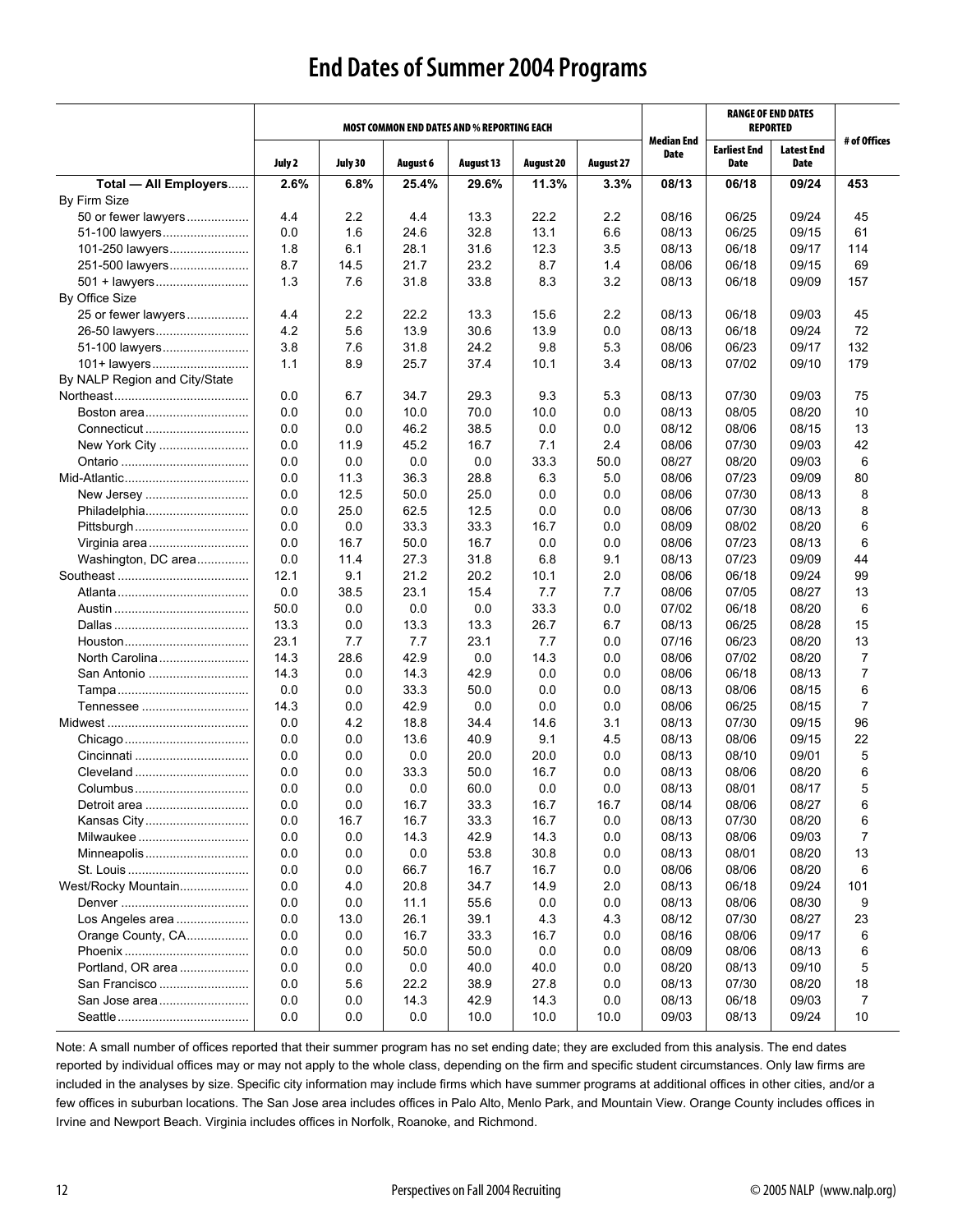# **Outcomes of Summer Programs and Fall Recruiting**

A total of 465 employers reported detailed information on the outcomes of their 2004 summer programs and/or of their 2004 fall recruiting. All but a few responses were from law firms; of these law firm responses, about three-quarters were from firms of more than 100 lawyers, and 36% of respondents represented firms of 501 or more lawyers. Again, however, a substantial minority of respondents, about 13%, were firms of 50 or fewer lawyers. About one-third of respondents were from the Northeast and Mid-Atlantic Regions combined. The Southeast, the Midwest, and the West accounted for 24%, 20%, and 23% of respondents, respectively.

### **Outcomes of Summer 2004 Programs**

Responding employers reported a combined total of 5,060 individuals from the Classes of 2004 and 2005 participating in their most recent summer programs, with an average class size of 11. The median class size was 5. The fact that the average is considerably above the median, especially in the larger firms, indicates the presence of some relatively large programs. Most, 91%, of participants received an offer for an associate position — compared to 87% in 2003 — and 72% of these offers were accepted compared to 77% in 2003. Figures for 2004 are thus very similar to those for 2003 and 2002 with respect to class size — and in contrast to an average of 14 and a median of 8.5 in 2000, and an average of 12 and a median of 6 in 2001. The overall offer rate, however, once again matched the 90% mark seen in the late 90's and 2000. Despite the decline compared to 2003, acceptance rates continued to be well above the 66% rate of the late 1990s and 2000.

- Measured in terms of both the average and the median, summer class sizes were larger in the Northeast. Some cities with relatively large firms such as New York, Philadelphia, Atlanta, Dallas, and Chicago not surprisingly had summer programs which on average were far larger than for their respective region as whole. Programs in Pittsburgh, Miami, Denver, and Seattle were among those that were relatively small.
- Average class sizes increased with firm size, as did offer rates. Acceptance rates varied from 70% to 79%, depending on firm size. Offer rates were highest in the Northeast,

|  | <b>Outcome of Summer Programs</b> |  |
|--|-----------------------------------|--|
|--|-----------------------------------|--|

|                                |        | <b>SIZE OF PROGRAM</b> | % of                       |                         |                        |
|--------------------------------|--------|------------------------|----------------------------|-------------------------|------------------------|
|                                |        |                        | Participants               |                         |                        |
|                                | Median | Average                | Receiving<br><b>Offers</b> | % of Offers<br>Accepted | # of<br><b>Offices</b> |
|                                | 5.0    | 11                     | 91.0%                      | 72.4%                   | 465                    |
| By Number of Lawyers Firmwide  |        |                        |                            |                         |                        |
|                                | 2.0    | 3                      | 68.2                       | 79.4                    | 53                     |
|                                | 5.0    | 6                      | 83.1                       | 70.6                    | 53                     |
|                                | 8.0    | 10                     | 87.8                       | 77.0                    | 90                     |
|                                | 5.0    | 9                      | 87.2                       | 75.0                    | 100                    |
|                                | 7.0    | 17                     | 95.3                       | 70.4                    | 168                    |
| By Number of Lawyers in Office |        |                        |                            |                         |                        |
|                                | 2.0    | 2                      | 69.7                       | 75.0                    | 67                     |
|                                | 3.0    | 3                      | 83.6                       | 77.5                    | 88                     |
|                                | 5.0    | 6                      | 85.5                       | 73.1                    | 98                     |
|                                | 14.0   | 20                     | 94.8                       | 70.9                    | 137                    |
| By NALP Region and City/State  |        |                        |                            |                         |                        |
|                                | 9.0    | 20                     | 97.1                       | 76.3                    | 73                     |
|                                | 7.5    | 17                     | 98.0                       | 81.8                    | 12                     |
|                                | 15.5   | 26                     | 98.0                       | 75.0                    | 46                     |
|                                | 6.0    | 10                     | 91.4                       | 66.4                    | 81                     |
|                                | 5.0    | 4                      | 71.4                       | 93.3                    | 5                      |
|                                | 6.0    | 6                      | 86.7                       | 94.9                    | 8                      |
|                                | 15.5   | 15                     | 89.7                       | 86.7                    | 8                      |
|                                | 3.5    | 7                      | 83.7                       | 75.0                    | 6                      |
|                                | 5.0    | 12                     | 90.0                       | 63.0                    | 5                      |
| Washington, DC area            | 7.0    | 12                     | 94.3                       | 58.6                    | 45                     |
|                                | 5.0    | 9                      | 81.7                       | 64.6                    | 117                    |
|                                | 11.0   | 17                     | 88.2                       | 66.2                    | 19                     |
|                                | 3.0    | 4                      | 77.1                       | 48.1                    | 8                      |
|                                | 6.0    | 12                     | 89.8                       | 73.6                    | 5                      |
|                                | 13.5   | 13                     | 82.2                       | 61.8                    | 14                     |
|                                | 7.0    | 11                     | 79.5                       | 64.8                    | 15                     |
|                                | 6.5    | 7                      | 63.4                       | 65.4                    | 6                      |
|                                | 3.0    | 3                      | 66.7                       | 75.0                    | 6                      |
| Tampa/St. Petersburg           | 1.5    | 2                      | 100.0                      | 75.0                    | 6                      |
|                                | 5.5    | 9                      | 88.7                       | 80.7                    | 90                     |
|                                | 9.0    | 13                     | 94.4                       | 78.3                    | 21                     |
|                                | 3.5    | 7                      | 87.2                       | 85.3                    | 6                      |
|                                | 11.0   | 12                     | 86.9                       | 73.6                    | 5                      |
|                                | 9.0    | 10                     | 88.0                       | 72.7                    | 5                      |
|                                | 3.0    | 7                      | 86.1                       | 77.4                    | 5                      |
|                                | 7.5    | 8                      | 79.6                       | 64.1                    | 6                      |
|                                | 4.0    | 6                      | 80.4                       | 87.8                    | 9                      |
|                                | 4.0    | 11                     | 91.2                       | 86.7                    | 8                      |
|                                | 4.0    | $\overline{7}$         | 89.4                       | 85.7                    | 7                      |
|                                | 8.0    | 8                      | 90.2                       | 91.9                    | 5                      |
| West/Rocky Mountain            | 5.0    | 9                      | 93.0                       | 72.4                    | 104                    |
|                                | 2.5    | 3                      | 77.8                       | 78.6                    | 6                      |
|                                | 5.0    | 11                     | 93.3                       | 70.9                    | 28                     |
| Orange County, CA              | 2.5    | 3                      | 88.2                       | 63.3                    | 10                     |
|                                | 5.0    | 11                     | 97.5                       | 84.4                    | 7                      |
|                                | 6.0    | 9                      | 90.4                       | 68.8                    | 17                     |
|                                | 3.5    | 5                      | 90.7                       | 64.1                    | 8                      |
|                                | 2.0    | 5                      | 93.6                       | 88.6                    | 10                     |
|                                |        |                        |                            |                         |                        |

Note: Figures reflect participation by students in the Classes of 2004 and 2005 during the summer of 2004. Some Class of 2004 students may have participated during the prior summer and received a permanent offer at that time. The number of employers reporting a summer program is shown in the last column. Information by size of firm reflects law firms only. Average figures are rounded to the nearest whole number. City figures may include firms indicating that their summer program figures are for multiple offices. City figures may also include acceptances to work in a different office of a firm. Some city figures include a few offices in suburban locations. Orange County includes Costa Mesa, Irvine, and Newport Beach. The San Jose area includes Menlo Park, Palo Alto, and San Jose. Figures for other Virginia locations include Richmond, Norfolk, and Roanoke.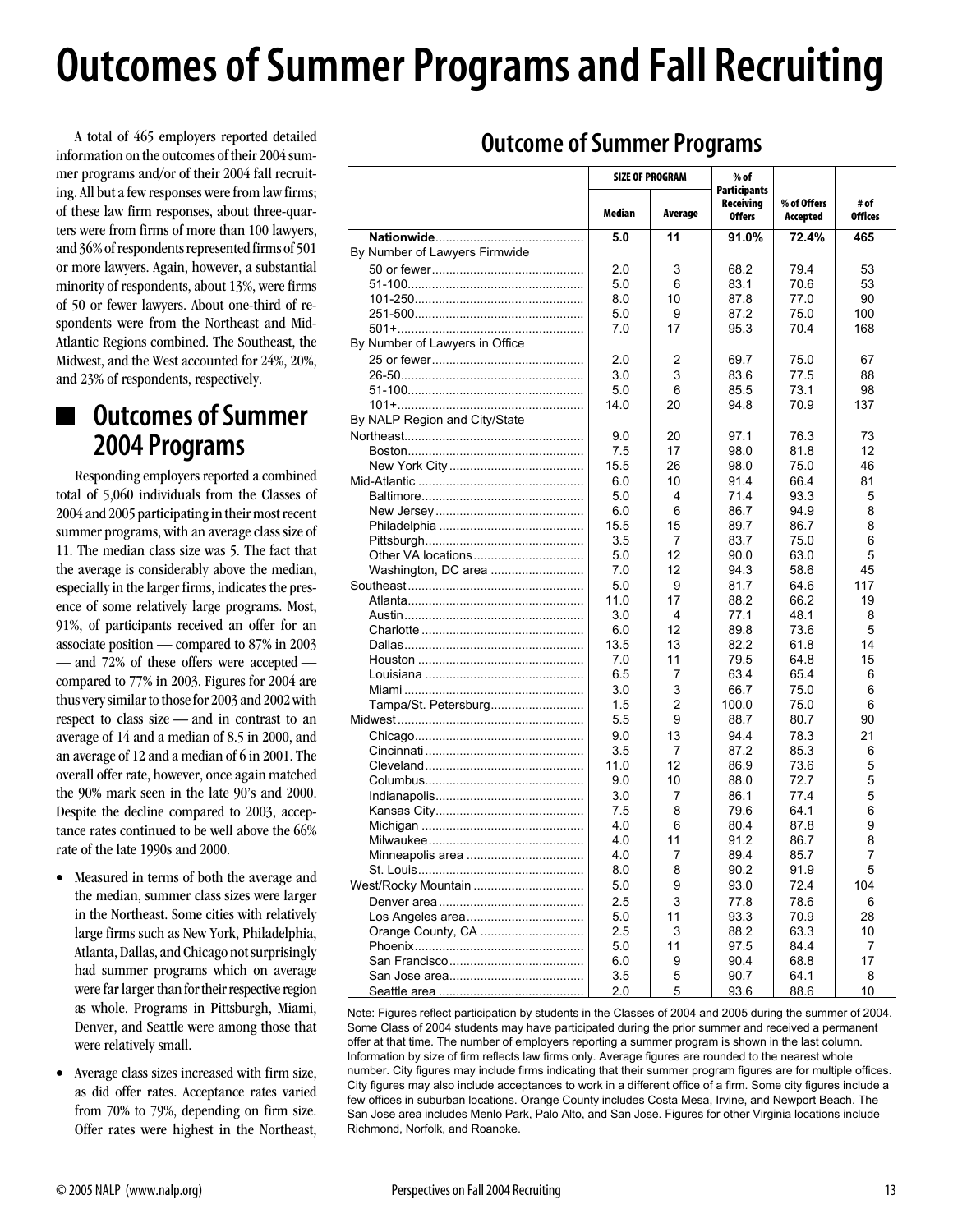and in Boston and New York specifically, and lowest in the Southeast, particularly in Miami and Louisiana. Acceptance rates varied by city and state, from less than 60% in Washington, D.C. and Austin, to over 90% in Baltimore, New Jersey, and St. Louis.

A different perspective on summer outcomes is provided by examining the distribution of acceptance rates for each of the offices reporting this information. This procedure, unlike that of the previous analysis which is based on volumes, gives equal weight to each office. For example, the acceptance rate for a small firm has equal weight with that of a very large firm. About one-third of offices reported acceptance rates of less than 67%; 29% reported acceptance rates between 67% and 99.9%; and 37% reported acceptance rates of 100%. The median acceptance rate was 80%, but in the smallest firms the acceptance rate was typically 100%, and in the largest firms it was often less than 67%.

• On a regional basis, firms in the Midwest were most likely to report acceptance rates of 100%, followed by firms in the Northeast. Firms in the Southeast were most likely to have reported acceptance rates of less than 67%. The median acceptance rate was also somewhat lower, about 71%, in the Southeast. Half or more of the offices in Washington, D.C., Atlanta, Dallas, Louisiana, and Kansas City reported acceptance rates of less than 67%, as did most of the offices in Austin and in the San Jose area. In a number of cities and states, such as Baltimore, New Jersey, Pittsburgh, Tampa, Indianapolis, Michigan, Minneapolis, St. Louis, Denver, and Seattle, acceptance rates were typically 100%.

### **Acceptance Rates from Summer 2004 Program**

**(percent of offices in each range of acceptance rates)**

|                                |               | <b>ACCEPTANCE RATES</b> |       | Median             |                 |
|--------------------------------|---------------|-------------------------|-------|--------------------|-----------------|
|                                | Less than 67% | 67-99.9%                | 100%  | Acceptance<br>Rate | # of<br>Offices |
| Nationwide                     | 33.4%         | 29.2%                   | 37.4% | 80.0%              | 449             |
| By Number of Lawyers Firmwide  |               |                         |       |                    |                 |
|                                | 23.9          | 6.5                     | 69.6  | 100.0              | 46              |
|                                | 35.8          | 22.6                    | 41.5  | 75.0               | 53              |
|                                | 23.6          | 36.0                    | 40.4  | 87.5               | 89              |
|                                | 30.2          | 33.3                    | 36.5  | 81.7               | 96              |
|                                | 42.1          | 31.7                    | 26.2  | 73.8               | 164             |
| By Number of Lawyers in Office |               |                         |       |                    |                 |
|                                | 35.1          | 3.5                     | 61.4  | 100.0              | 57              |
|                                | 29.4          | 8.2                     | 62.4  | 100.0              | 85              |
|                                | 34.7          | 30.6                    | 34.7  | 75.0               | 98              |
|                                | 34.6          | 51.5                    | 14.0  | 75.0               | 136             |
| By NALP Region and City/State  |               |                         |       |                    |                 |
|                                | 23.6          | 47.2                    | 29.2  | 83.1               | 72              |
|                                | 33.3          | 41.7                    | 25.0  | 84.9               | 12              |
| New York City                  | 22.2          | 60.0                    | 17.8  | 79.2               | 45              |
|                                | 41.8          | 25.3                    | 32.9  | 75.0               | 79              |
|                                | 0.0           | 20.0                    | 80.0  | 100.0              | 5               |
| New Jersey                     | 12.5          | 0.0                     | 87.5  | 100.0              | 8               |
| Philadelphia                   | 0.0           | 75.0                    | 25.0  | 88.3               | 8               |
|                                | 16.7          | 16.7                    | 66.7  | 100.0              | 6               |
| Other VA locations             | 40.0          | 40.0                    | 20.0  | 697                | 5               |
| Washington, DC area            | 62.2          | 20.0                    | 17.8  | 62.5               | 45              |
|                                | 47.7          | 18.0                    | 34.2  | 71.4               | 111             |
|                                | 52.6          | 31.6                    | 15.8  | 66.7               | 19              |
|                                | 87.5          | 0.0                     | 12.5  | 45.0               | 8               |
|                                | 40.0          | 20.0                    | 40.0  | 82.4               | 5               |
|                                | 64.3          | 7.1                     | 28.6  | 60.8               | 14              |
|                                | 46.7          | 33.3                    | 20.0  | 71.4               | 15              |
|                                | 66.7          | 0.0                     | 33.3  | 53.6               | 6               |
| Tampa/St. Petersburg           | 16.7          | 167                     | 66.7  | 100.0              | 6               |
|                                | 15.3          | 35.3                    | 49.4  | 95.7               | 85              |
|                                | 20.0          | 50.0                    | 30.0  | 79.8               | 20              |
|                                | 16.7          | 33.3                    | 50.0  | 95.5               | 6               |
|                                | 0.0           | 80.0                    | 20.0  | 77.8               | 5               |
|                                | 40.0          | 40.0                    | 20.0  | 71.4               | 5               |
| Indianapolis                   | 20.0          | 20.0                    | 60.0  | 100.0              | 5               |
| Kansas City                    | 50.0          | 33.3                    | 16.7  | 68.3               | 6               |
|                                | 11.1          | 11.1                    | 77.8  | 100.0              | 9               |
| Milwaukee                      | 0.0           | 50.0                    | 50.0  | 92.9               | 8               |
| Minneapolis area               | 0.0           | 28.6                    | 71.4  | 100.0              | 7               |
|                                | 0.0           | 40.0                    | 60.0  | 100.0              | 5               |
| West/Rocky Mountain            | 33.3          | 26.5                    | 40.2  | 80.0               | 102             |
|                                | 20.0          | 20.0                    | 60.0  | 100.0              | 5               |
| Los Angeles area               | 25.0          | 46.4                    | 28.6  | 80.0               | 28              |
| Orange County, CA              | 50.0          | 0.0                     | 50.0  | 83.3               | 10              |
|                                | 28.6          | 28.6                    | 42.9  | 92.1               | 7               |
| San Francisco                  | 47.1          | 23.5                    | 29.4  | 70.0               | 17              |
| San Jose area                  | 75.0          | 0.0                     | 25.0  | 66.7               | 8               |
|                                | 0.0           | 30.0                    | 70.0  | 100.0              | 10              |
|                                |               |                         |       |                    |                 |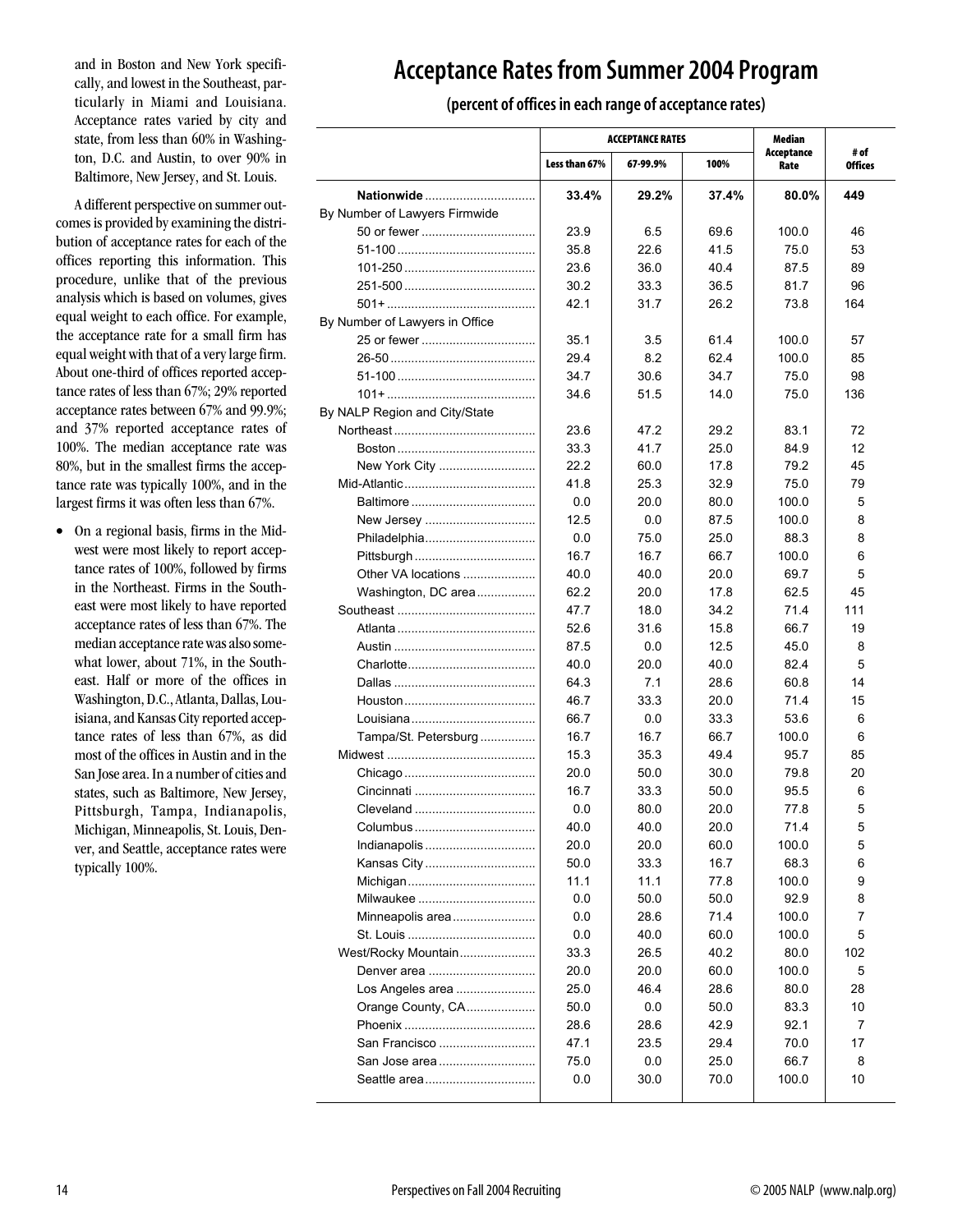# **First-year Participation in Summer Programs**

Just over half of the responding firms reported that their summer 2004 program included one or more first-year (Class of 2006) students. The distribution of firms reporting that they employed one or more first-years is quite similar to that of responding firms as a whole, although the relative frequency of firms of 50 or fewer lawyers and firms in the West/Rocky Mountain Region is somewhat less than that of all respondents.

- These firms collectively employed 790 first-years, with a median of 2 and an average of 3 per firm. Measured by the median and the average, first-year presence is greatest in New York and Dallas. In most other cities, the typical number of first-years was one or two.
- Overall, 59% of these first-years received an offer to return for some or all of the summer 2005 program. This figure was notably lower in small firms, however, and on a city-by-city basis ranged from 15% in Philadelphia to 87% in Los Angeles.

|                                   |        | <b>NUMBER OF 1Ls</b> | % Receiving                                   | # of Offices |  |
|-----------------------------------|--------|----------------------|-----------------------------------------------|--------------|--|
|                                   | Median | Average              | <b>Offers to Return</b><br><b>Next Summer</b> |              |  |
|                                   | 2.0    | 3                    | 59.0%                                         | 258          |  |
| By # of Lawyers Firmwide          |        |                      |                                               |              |  |
|                                   | 2.0    | $\overline{c}$       | 32.7                                          | 22           |  |
|                                   | 1.0    | 2                    | 60.0                                          | 29           |  |
|                                   | 2.0    | 3                    | 57.6                                          | 57           |  |
|                                   | 2.0    | 4                    | 58.6                                          | 57           |  |
|                                   | 2.0    | 3                    | 67.6                                          | 92           |  |
| By # of Lawyers in Office         |        |                      |                                               |              |  |
|                                   | 1.0    | 2                    | 42.4                                          | 20           |  |
|                                   | 1.5    | 2                    | 49.4                                          | 44           |  |
|                                   | 1.0    | $\overline{2}$       | 64.9                                          | 55           |  |
| $101 + \ldots$                    | 2.0    | 4                    | 62.7                                          | 89           |  |
| <b>NALP Region and City/State</b> |        |                      |                                               |              |  |
|                                   | 2.0    | 3                    | 52.7                                          | 44           |  |
|                                   | 1.5    | $\overline{2}$       | 50.0                                          | 6            |  |
|                                   | 3.0    | 4                    | 57.5                                          | 30           |  |
|                                   | 2.0    | 2                    | 52.5                                          | 45           |  |
| Philadelphia                      | 2.0    | 3                    | 15.4                                          | 5            |  |
| Washington, DC area               | 1.5    | $\overline{2}$       | 60.9                                          | 26           |  |
|                                   | 2.0    | 4                    | 58.5                                          | 61           |  |
|                                   | 2.0    | 4                    | 60.0                                          | 13           |  |
|                                   | 4.5    | 5                    | 60.5                                          | 8            |  |
|                                   | 1.0    | $\overline{2}$       | 56.3                                          | 7            |  |
|                                   | 2.0    | 3                    | 61.5                                          | 57           |  |
|                                   | 2.0    | 2                    | 76.2                                          | 11           |  |
|                                   | 1.0    | 3                    | 70.6                                          | 6            |  |
|                                   | 1.0    | $\overline{2}$       | 75.0                                          | 6            |  |
| Milwaukee                         | 1.5    | 7                    | 72.7                                          | 6            |  |
|                                   | 2.0    | 7                    | 42.9                                          | 5            |  |
| West/Rocky Mountain               | 1.0    | $\overline{2}$       | 70.4                                          | 51           |  |
| Los Angeles area                  | 1.0    | $\overline{2}$       | 87.0                                          | 14           |  |
|                                   | 1.0    | 1                    | 75.0                                          | 5            |  |
| San Francisco                     | 2.0    | 2                    | 85.0                                          | 9            |  |

### **Presence of First-Years in Summer Programs**

Note: Figures reflect participation by students in the Class of 2006 during the summer of 2004. The number of employers reporting that their summer program included first-years is shown in the last column. Information by size of firm reflects law firms only. Average figures are rounded to the nearest whole number. City figures may include firms indicating that they reported for multiple offices. Some city figures include a few offices in suburban locations.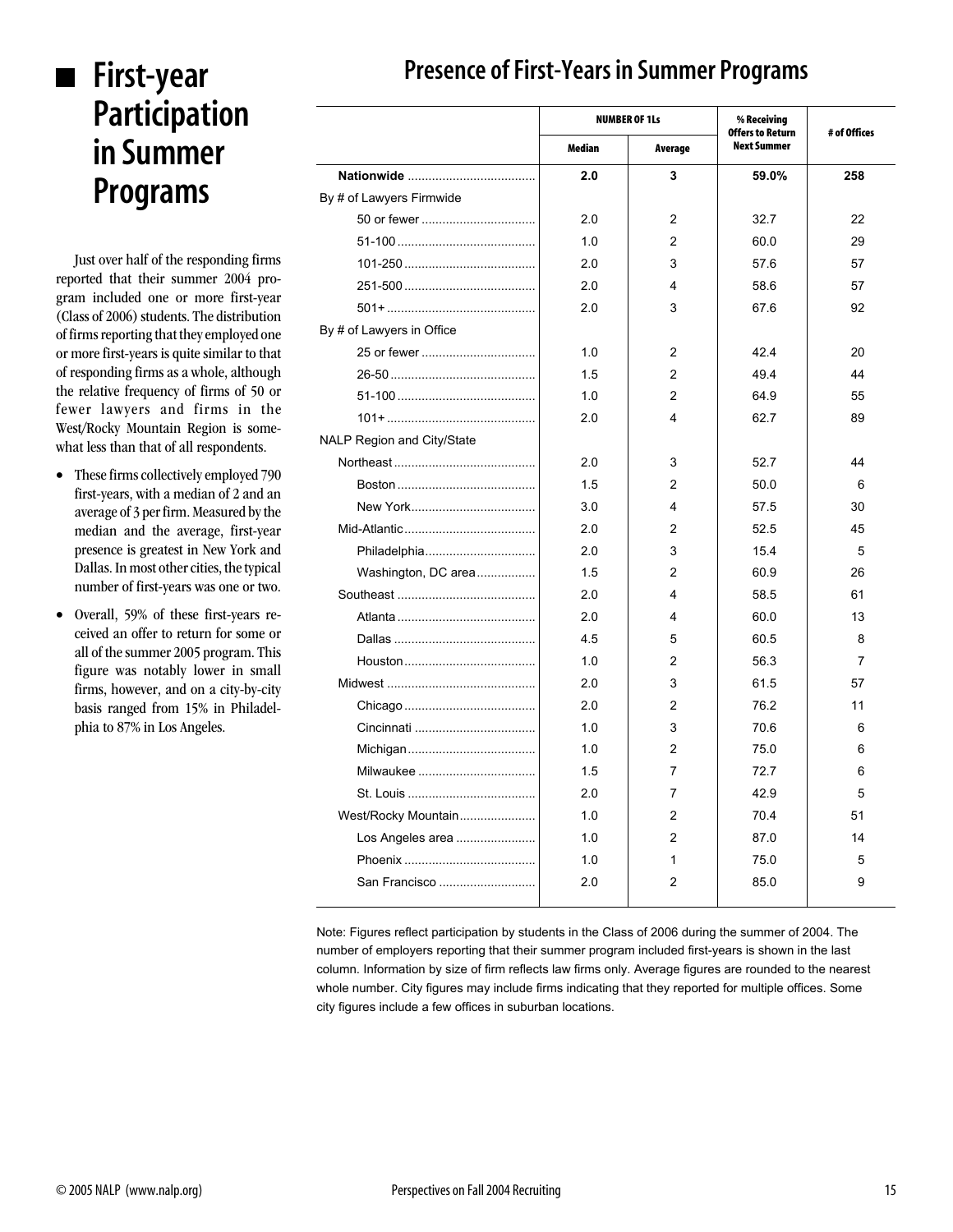# **Hiring for Summer 2005**

A total of 422 employers reported issuing an average of 82 callback invitations each to second-year students, or a total of 34,741 callback invitations. The median figure was about half the average, 42, again indicating that some employers issued a large number of callback invitations. The average number of invitations was highest by far in the Northeast, over five times the average in the Southeast. Nationwide, 76% of these callback invitations were accepted. Acceptance rates were somewhat lower in the Northeast compared with other regions. The level of activity is somewhat higher than in 2003, when the average and median number of callback invitations were 74 and 37, respectively. Despite increases over the past four years, the volume of interviewing has not yet returned to the level in 2000, when the average was 95 and the median was 55.

- About 57% of callback interviews resulted in an offer, with employers averaging 34 offers each. The median number of offers was 13. The percentage of callback interviews resulting in an offer was considerably lower in firms of 100 lawyers or less, and somewhat higher in the largest firms. These percentages were also somewhat lower in the Mid-Atlantic and Midwest Regions and somewhat higher in the Northeast and Southeast. Employers in the Southeast, Midwest, and West/Rocky Mountain Regions made the fewest offers, with medians of 8, 10, and 12, respectively, and averages of 19, 20, and 29, respectively. This compares with a median of 37 and an average of 85 in the Northeast. It is also worth noting that the offer rate of 57% is somewhat higher than that of the previous three years, but still less than the 63% figure in 2000.
- Some cities and states departed from their regional norm with respect to offers made. For example, firms in Washington, D.C., Atlanta, Dallas, Chicago, and Los Angeles reported relatively high offer rates compared to their regions as a whole, whereas the opposite was true in a number of cities including Philadelphia, Baltimore, Austin, Miami, St. Louis, and Portland. Offer rates were highest in Atlanta and Dallas, at 68% and 67%, respectively, followed by New York, Houston, Los Angeles, and San Diego, at somewhat more than 60%. This contrasts with rates of 30% or less in New Jersey and St. Louis.
- Overall, just under one-third of offers were accepted, a figure that comports with recent years. A larger percentage of offers from firms in the Southeast were accepted — 42% — while acceptance rates were lower in the Northeast — 25%. Acceptance rates were highest at firms of 100 or fewer lawyers and at offices of 25 or fewer lawyers.
- At the city and state level, acceptance rates were lowest at firms in New York, Washington, D.C., and San Francisco, where between 21% and 27% of offers were accepted. Acceptance rates were highest in Virginia locations other than those in the Washington, D.C. area, Louisiana, Cincinnati, Columbus, Indianapolis, Kansas City, St. Louis, and Portland, where between 50% and 60% of offers were accepted.

#### **Footnote to table on opposite page:**

Note: Figures for callback invitations and outcomes are based on 422 employers issuing a total of 34,741 callback invitations and do not include 37 offices which did not report the number of callbacks and interviews. Figures for offers and offer outcomes are based on 459 employers making a total of 15,548 offers. An additional 43 offices, or about 9% of all survey respondents, reported that they did not recruit second-year students. Median and average offer figures are based on all 459 employers who recruited second-year students, even though a few ultimately made no offers as a result of callback invitations. The number of offices reporting interviewing second-year students is shown in the last column. Information by size of firm reflects law firms only. Averages are rounded to the nearest whole number. City figures may include firms indicating that they recruit for multiple offices. City figures may also include acceptances to work in a different office of a firm. Some city figures include a few offices in suburban locations. Orange County includes Costa Mesa, Irvine, and Newport Beach. The San Jose area includes Menlo Park, Palo Alto, and San Jose. Figures for other Virginia locations include Richmond, Norfolk, and Roanoke.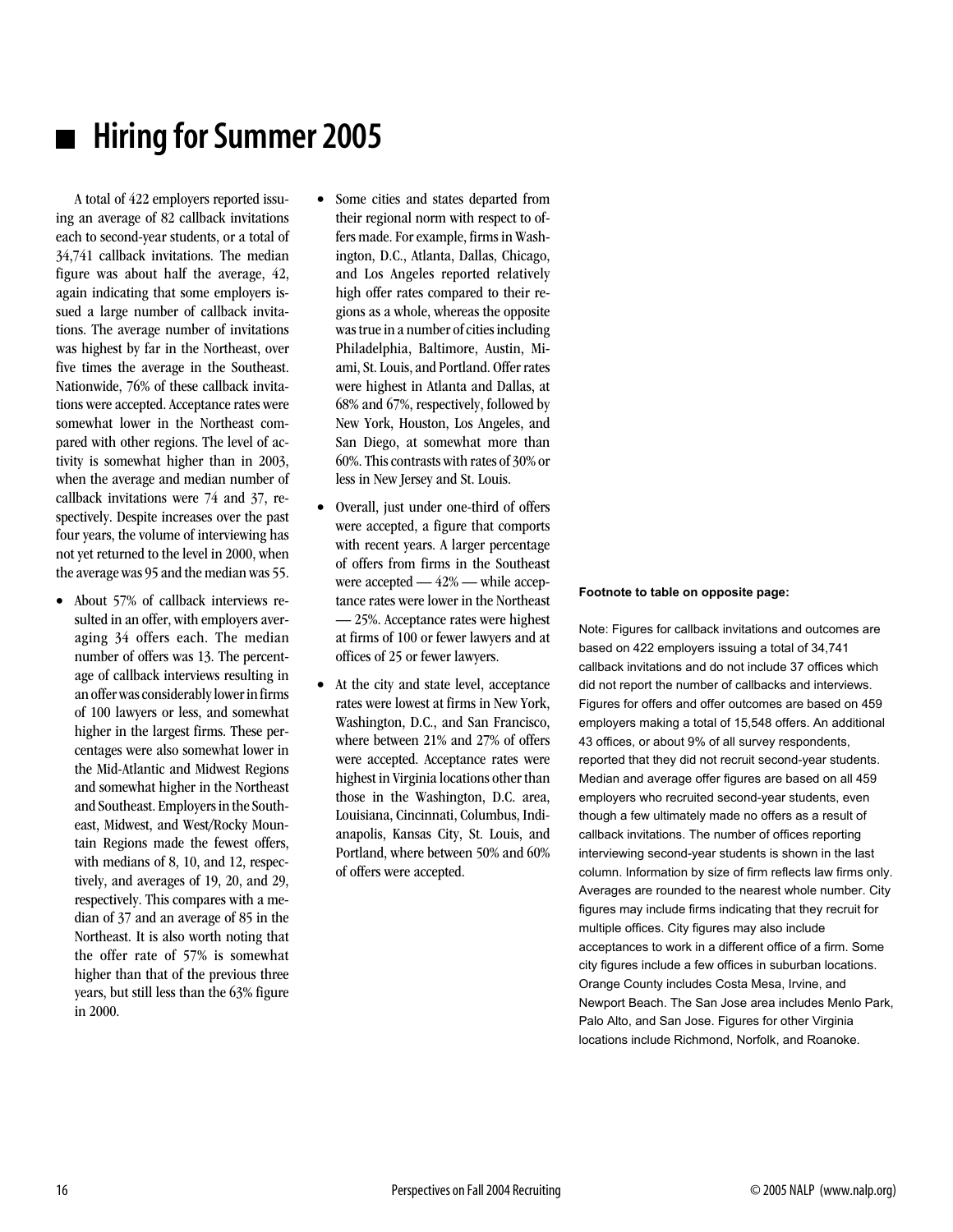### **Outcomes of Callback Invitations to and Interviews of Class of 2006 Students for Summer 2005 Positions**

|                                | <b>NUMBER OF CALLBACK INVITATIONS</b> |         | % of Callback<br><b>Invitations</b> | % of Callback<br><b>Invitations</b> | <b>NUMBER OF OFFERS EXTENDED</b> |                | % of Offers | # of           |  |
|--------------------------------|---------------------------------------|---------|-------------------------------------|-------------------------------------|----------------------------------|----------------|-------------|----------------|--|
|                                | Median                                | Average | Accepted                            | <b>Resulting in</b><br>0ffer        | Median                           | Average        | Accepted    | <b>Offices</b> |  |
| Nationwide                     | 42.0                                  | 82      | 75.8%                               | 56.8%                               | 13.0                             | 34             | 31.2%       | 459            |  |
| By Number of Lawyers Firmwide  |                                       |         |                                     |                                     |                                  |                |             |                |  |
| 50 or fewer                    | 9.0                                   | 11      | 87.4                                | 39.5                                | 4.0                              | 4              | 46.5        | 44             |  |
|                                | 24.0                                  | 31      | 81.2                                | 44.8                                | 7.0                              | 11             | 42.0        | 51             |  |
|                                | 59.5                                  | 76      | 75.5                                | 51.7                                | 17.0                             | 28             | 31.5        | 88             |  |
|                                | 35.5                                  | 55      | 83.2                                | 49.1                                | 12.0                             | 23             | 35.1        | 103            |  |
|                                | 65.0                                  | 133     | 73.5                                | 62.0                                | 22.0                             | 58             | 29.2        | 172            |  |
| By Number of Lawyers in Office |                                       |         |                                     |                                     |                                  |                |             |                |  |
|                                | 8.0                                   | 10      | 81.1                                | 43.6                                | 3.0                              | 4              | 41.9        | 71             |  |
|                                | 17.5                                  | 27      | 74.5                                | 44.1                                | 6.0                              | 9              | 33.5        | 85             |  |
|                                | 37.0                                  | 47      | 77.7                                | 46.6                                | 13.0                             | 16             | 35.5        | 97             |  |
|                                | 99.5                                  | 151     | 75.3                                | 61.7                                | 40.5                             | 69             | 28.4        | 136            |  |
| By NALP Region and City/State  |                                       |         |                                     |                                     |                                  |                |             |                |  |
|                                | 125.0                                 | 208     | 70.1                                | 61.1                                | 37.0                             | 85             | 25.0        | 70             |  |
|                                | 90.0                                  | 128     | 72.3                                | 52.2                                | 24.0                             | 48             | 32.8        | 13             |  |
| New York City                  | 198.0                                 | 278     | 69.8                                | 62.9                                | 53.0                             | 116            | 23.9        | 45             |  |
|                                | 61.0                                  | 80      | 79.5                                | 51.0                                | 21.0                             | 33             | 30.6        | 82             |  |
|                                | 32.0                                  | 35      | 93.8                                | 32.5                                | 7.0                              | 11             | 48.1        | 5              |  |
| New Jersey                     | 46.0                                  | 50      | 85.1                                | 30.6                                | 9.5                              | 13             | 43.8        | 8              |  |
|                                | 110.0                                 | 148     | 83.3                                | 32.3                                | 41.5                             | 40             | 31.4        | 8              |  |
|                                | 25.0                                  | 40      | 81.3                                | 54.6                                | 5.5                              | 18             | 32.7        | 6              |  |
| Other VA locations             | 46.0                                  | 76      | 61.4                                | 60.8                                | 13.0                             | 23             | 55.2        | 5              |  |
| Washington, DC area            | 71.5                                  | 87      | 78.4                                | 60.0                                | 25.0                             | 41             | 27.5        | 47             |  |
|                                | 19.0                                  | 38      | 81.1                                | 59.9                                | 8.0                              | 19             | 42.0        | 115            |  |
|                                | 71.0                                  | 83      | 76.3                                | 68.3                                | 31.5                             | 42             | 35.7        | 18             |  |
|                                | 16.0                                  | 19      | 86.2                                | 45.5                                | 5.0                              | $\overline{7}$ | 49.0        | 7              |  |
|                                | 61.0                                  | 51      | 78.2                                | 51.2                                | 17.0                             | 21             | 37.9        | 5              |  |
|                                | 70.0                                  | 63      | 82.2                                | 67.2                                | 25.0                             | 35             | 39.8        | 15             |  |
|                                | 31.5                                  | 48      | 82.4                                | 62.5                                | 11.0                             | 24             | 46.5        | 13             |  |
|                                | 13.5                                  | 14      | 96.3                                | 53.8                                | 11.5                             | 13             | 50.6        | 6              |  |
|                                | 21.5                                  | 24      | 86.0                                | 34.1                                | 6.5                              | $\overline{7}$ | 38.1        | 6              |  |
| Tampa/St. Petersburg           | 15.0                                  | 16      | 90.0                                | 34.7                                | 4.0                              | 5              | 48.0        | 5              |  |
|                                | 38.0                                  | 54      | 79.7                                | 48.6                                | 10.0                             | 20             | 37.8        | 86             |  |
|                                | 86.0                                  | 99      | 77.6                                | 56.4                                | 24.0                             | 39             | 30.4        | 20             |  |
|                                | 18.0                                  | 34      | 75.9                                | 43.4                                | 5.0                              | 11             | 57.1        | 5              |  |
| Cleveland                      | 44.0                                  | 64      | 89.7                                | 44.9                                | 12.0                             | 26             | 37.2        | 5              |  |
| Columbus                       | 47.0                                  | 54      | 79.9                                | 37.4                                | 14.0                             | 16             | 50.0        | 5              |  |
| Indianapolis                   | 23.0                                  | 23      | 86.0                                | 46.3                                | 6.0                              | 9              | 60.5        | 5              |  |
| Kansas City                    | 33.5                                  | 38      | 86.9                                | 40.6                                | 13.0                             | 13             | 54.5        | 5              |  |
|                                | 19.5                                  | 24      | 82.0                                | 42.6                                | 8.0                              | 8              | 41.9        | 9              |  |
|                                | 37.0                                  | 84      | 70.8                                | 53.4                                | 13.0                             | 32             | 35.8        | 8              |  |
| Minneapolis area               | 55.5                                  | 57      | 80.4                                | 48.4                                | 20.5                             | 22             | 39.8        | 6              |  |
|                                | 43.0                                  | 40      | 92.5                                | 27.8                                | 5.0                              | 10             | 53.2        | 6              |  |
| West/Rocky Mountain            | 38.0                                  | 69      | 78.6                                | 57.9                                | 12.0                             | 29             | 32.3        | 106            |  |
| Denver area                    | 8.0                                   | 20      | 91.9                                | 50.5                                | 5.0                              | 9              | 47.8        | 5              |  |
| Los Angeles area               | 51.0                                  | 81      | 75.7                                | 63.5                                | 16.5                             | 36             | 32.0        | 28             |  |
| Orange County, CA              | 20.0                                  | 22      | 84.5                                | 47.6                                | 8.5                              | 9              | 32.6        | 10             |  |
|                                | 38.0                                  | 52      | 82.1                                | 51.2                                | 18.0                             | 21             | 47.0        | 7              |  |
| Portland area                  | 13.0                                  | 16      | 95.2                                | 33.9                                | 4.0                              | 5              | 53.8        | 5              |  |
|                                | 78.0                                  | 322     | 78.6                                | 62.2                                | 31.0                             | 157            | 34.1        | 5              |  |
| San Francisco                  | 58.0                                  | 87      | 77.2                                | 54.4                                | 22.0                             | 33             | 21.8        | 19             |  |
| San Jose area                  | 38.0                                  | 39      | 79.1                                | 53.7                                | 14.0                             | 16             | 31.5        | 8              |  |
| Seattle area                   | 19.0                                  | 28      | 89.6                                | 49.5                                | 4.0                              | 11             | 36.6        | 9              |  |

(See footnote on opposite page.)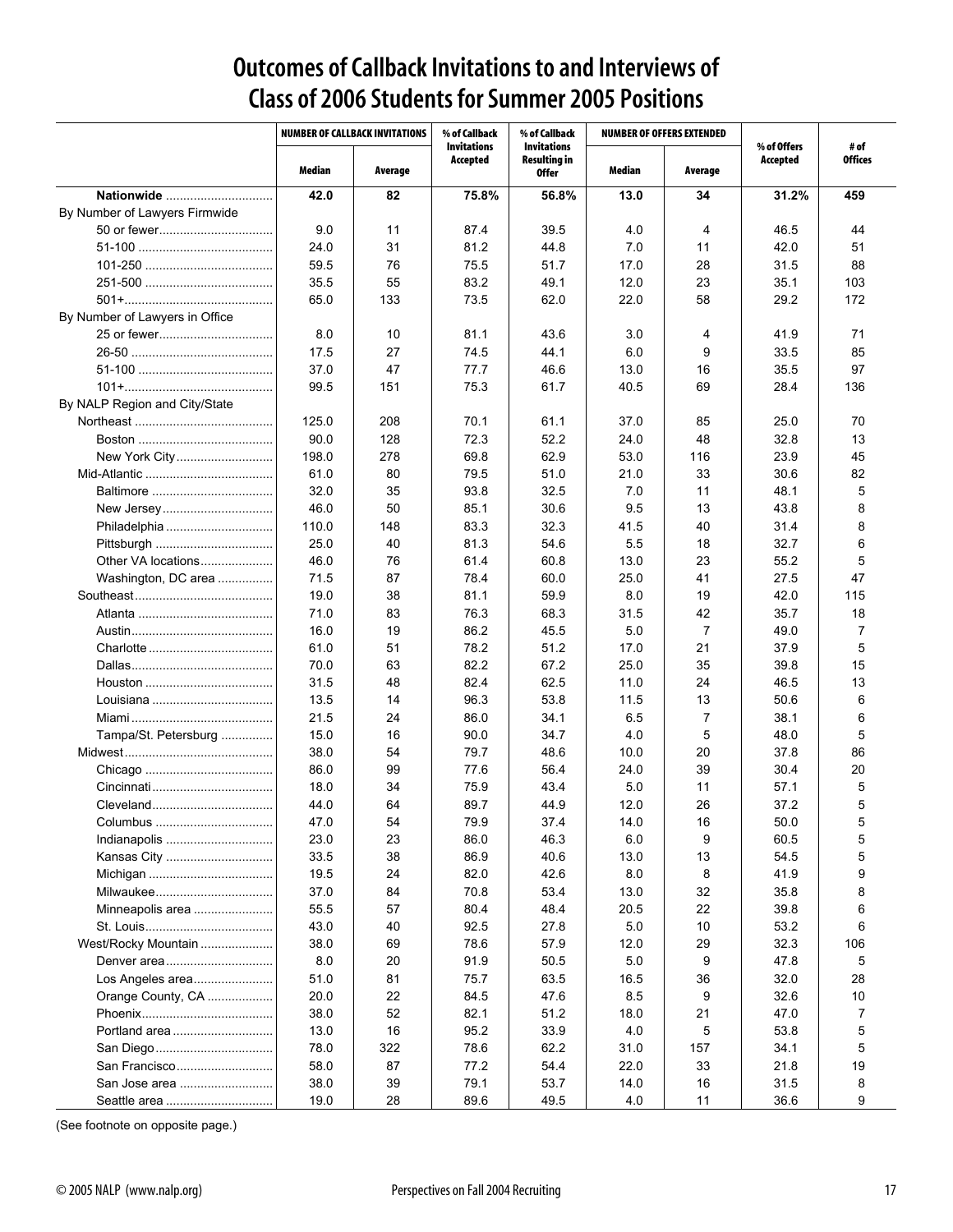Grouping offices according to their individual acceptance rates, about 41% of offices reported acceptance rates of less than 33%; 25% of offices reported acceptance rates between 33% and 49.9%; and 34% reported acceptance rates of 50% or more. The median acceptance rate was about 35%.

• Small offices and firms more frequently reported acceptance rates in excess of 50%, as did offices in the Southeast and Midwest. At the city and state level, median acceptance rates and the percent of offices reporting acceptance rates of more than 50% were highest in Baltimore, Virginia locations other than Northern Virginia, Louisiana, Cincinnati, Columbus, and Denver. In contrast, nearly all offices in New York and San Francisco reported acceptance rates of less than 33%, as did more than 60% of offices in Boston and Washington, D.C.

### **Acceptance Rates for Summer 2005 Program**

#### **(percent of offices in each range of acceptance rates)**

|                                |               | <b>ACCEPTANCE RATES</b> | Median      |                    |                        |
|--------------------------------|---------------|-------------------------|-------------|--------------------|------------------------|
|                                | Less than 33% | 33-49.9%                | 50% or More | Acceptance<br>Rate | # of<br><b>Offices</b> |
| Nationwide                     | 41.3%         | 24.6%                   | 34.1%       | 35.2%              | 455                    |
| By Number of Lawyers Firmwide  |               |                         |             |                    |                        |
| 50 or fewer                    | 26.2          | 95                      | 64.3        | 50.0               | 42                     |
|                                | 24.0          | 18.0                    | 58.0        | 50.0               | 50                     |
|                                | 38.6          | 27.3                    | 34.1        | 37.3               | 88                     |
|                                | 37.6          | 25.7                    | 36.6        | 38.9               | 101                    |
|                                | 53.8          | 28.3                    | 17.9        | 32.1               | 173                    |
| By Number of Lawyers in Office |               |                         |             |                    |                        |
| 25 or fewer                    | 25.0          | 22.7                    | 52.3        | 50.0               | 44                     |
|                                | 29.3          | 20.0                    | 50.7        | 50.0               | 75                     |
|                                | 34.7          | 29.5                    | 35.8        | 40.0               | 95                     |
|                                | 47.1          | 36.4                    | 16.5        | 33.3               | 121                    |
| By NALP Region and City/State  |               |                         |             |                    |                        |
|                                | 80.0          | 10.0                    | 10.0        | 25.8               | 70                     |
|                                | 69.2          | 30.8                    | 0.0         | 27.3               | 13                     |
| New York City                  | 91.1          | 4.4                     | 4.4         | 24.7               | 45                     |
|                                | 46.3          | 30.5                    | 23.2        | 33.3               | 82                     |
| Baltimore                      | 0.0           | 40.0                    | 60.0        | 60.0               | 5                      |
| New Jersey                     | 25.0          | 37.5                    | 37.5        | 41.4               | 8                      |
| Philadelphia                   | 37.5          | 50.0                    | 12.5        | 34.0               | 8                      |
| Pittsburgh                     | 50.0          | 16.7                    | 33.3        | 27.3               | 6                      |
| Other VA locations             | 20.0          | 20.0                    | 60.0        | 54.0               | 5                      |
| Washington, DC area            | 61.7          | 23.4                    | 14.9        | 28.3               | 47                     |
|                                | 19.3          | 28.9                    | 51.8        | 50.0               | 114                    |
|                                | 16.7          | 66.7                    | 16.7        | 36.4               | 18                     |
|                                | 28.6          | 28.6                    | 42.9        | 40.0               | 7                      |
|                                | 20.0          | 60.0                    | 20.0        | 38.7               | 5                      |
|                                | 33.3          | 33.3                    | 33.3        | 38.5               | 15                     |
|                                | 15.4          | 30.8                    | 53.8        | 50.0               | 13                     |
|                                | 16.7          | 0.0                     | 83.3        | 62.7               | 6                      |
|                                | 33.3          | 33.3                    | 33.3        | 41.0               | 6                      |
| Tampa/St. Petersburg           | 40.0          | 20.0                    | 40.0        | 44.4               | 5                      |
|                                | 26.2          | 33.3                    | 40.5        | 41.5               | 84                     |
|                                | 47.4          | 47.4                    | 5.3         | 33.3               | 19                     |
| Cincinnati                     | 20.0          | 0.0                     | 80.0        | 58.8               | 5                      |
| Cleveland                      | 20.0          | 60.0                    | 20.0        | 37.5               | 5                      |
| Columbus                       | 0.0           | 40.0                    | 60.0        | 57.1               | 5                      |
| Kansas City                    | 0.0           | 40.0                    | 60.0        | 50.0               | 5                      |
| Michigan                       | 22.2          | 55.6                    | 22.2        | 40.0               | 9                      |
| Milwaukee                      | 37.5          | 0.0                     | 62.5        | 50.0               | 8                      |
| Minneapolis area               | 0.0           | 83.3                    | 16.7        | 39.0               | 6                      |
|                                | 33.3          | 16.7                    | 50.0        | 41.7               | 6                      |
| West/Rocky Mountain            | 47.6          | 18.1                    | 34.3        | 33.3               | 105                    |
| Denver area                    | 40.0          | 0.0                     | 60.0        | 59.1               | 5                      |
| Los Angeles area               | 51.9          | 29.6                    | 18.5        | 30.4               | 27                     |
| Orange County, CA              | 40.0          | 20.0                    | 40.0        | 40.8               | 10                     |
|                                | 28.6          | 14.3                    | 57.1        | 54.5               | 7                      |
| Portland area                  | 40.0          | 20.0                    | 40.0        | 33.3               | 5                      |
| San Diego                      | 40.0          | 20.0                    | 40.0        | 44.7               | 5                      |
| San Francisco                  | 84.2          | 10.5                    | 5.3         | 21.2               | 19                     |
| San Jose area                  | 50.0          | 37.5                    | 12.5        | 32.2               | 8                      |
| Seattle area                   | 33.3          | 11.1                    | 55.6        | 50.0               | 9                      |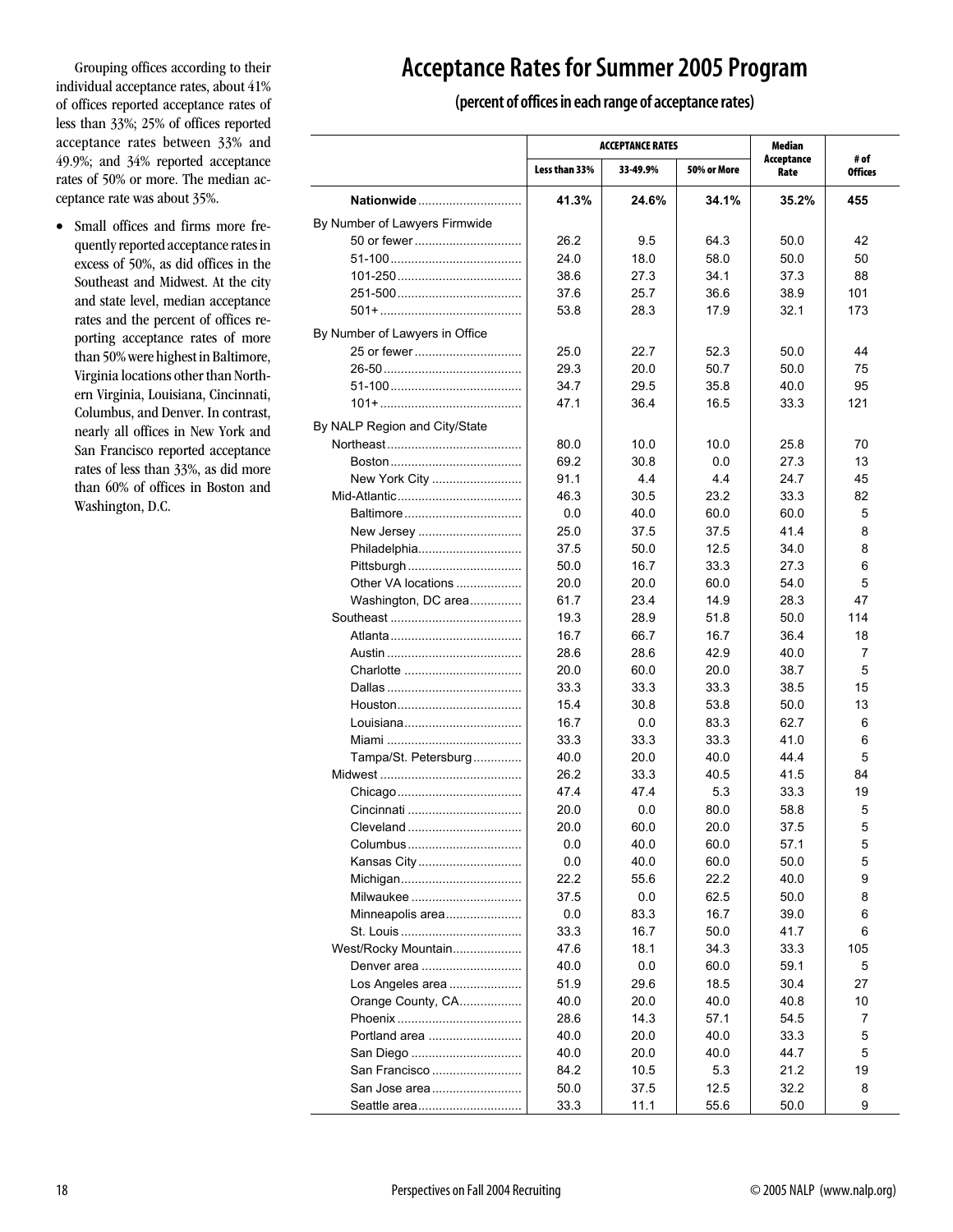

### **Outcomes of Callback Invitations to and Interviews of Class of 2005 Students for Associate Positions**

Recruiting of third-year students not previously employed by the employer was reported by 172 employers, or about onethird of survey respondents. The median number of callback invitations was 4, and the average was 11. This level of activity is similar to that for 2003. However, compared with fall 2002, activity in each of the two most recent years has been both higher and more widespread. In 2002, about 25% of respondents recruited thirdyears, extending a median of 4.5 and an average of 7 callback invitations. In fall 2000, about the same percentage of respondents reported third-year recruiting as in fall 2003, but the level of activity was much higher, with the median and average number of callbacks at 8 and 17, respectively.

By either measure, the level of activity was highest by far in the Northeast, with a median of 8 and an average of 16 callback invitations. Among cities and states, New York City, not surprisingly, along with Boston, reported the greatest volume. Nationwide, about 85% of callback invitations were accepted, a figure that was higher in small firms and in the Mid-Atlantic and Southeast Regions.

• About 46% of interviews resulted in an offer, with a median of 2 and an average of 4 offers made. This offer rate and volume is somewhat greater than in the two prior years, but not at the level of 2000, when the median and average were 3 and 7, respectively. Offer rates were lowest in the smallest firms and in the Mid-Atlantic Region. For example, about 54% of interviews conducted by firms of more than 500 lawyers resulted in an offer, compared with a figure of 35% in firms of 50 or fewer lawyers and 27% in firms of 51- 100 lawyers. The figure of 40% in the Mid-Atlantic Region contrasts with 53% in the West/Rocky Mountain Region. Offer rates were highest by far in Atlanta, followed by Los Angeles. Offer rates were lowest in San Francisco.

|                                   |        | <b>NUMBER OF CALLBACK</b><br><b>INVITATIONS</b> | $%$ of<br>Callback             | $%$ of<br>Callback<br><b>Invitations</b> |        | <b>NUMBER OF</b><br><b>OFFERS</b><br><b>EXTENDED</b> | % of Offers |                        |  |  |
|-----------------------------------|--------|-------------------------------------------------|--------------------------------|------------------------------------------|--------|------------------------------------------------------|-------------|------------------------|--|--|
|                                   | Median | Average                                         | <b>Invitations</b><br>Accepted | Resulting<br>in Offer                    | Median | Average                                              | Accepted    | # of<br><b>Offices</b> |  |  |
| Nationwide                        | 4.0    | 11                                              | 85.3%                          | 46.2%                                    | 2.0    | 4                                                    | 57.7%       | 172                    |  |  |
| By Number of Lawyers<br>Firmwide  |        |                                                 |                                |                                          |        |                                                      |             |                        |  |  |
| 50 or fewer                       | 4.0    | 6                                               | 96.3                           | 34.6                                     | 1.0    | 2                                                    | 70.4        | 11                     |  |  |
| 51-100                            | 4.0    | 6                                               | 83.1                           | 27.5                                     | 1.0    | $\mathbf{1}$                                         | 80.0        | 14                     |  |  |
| $101 - 250$                       | 5.0    | 9                                               | 87.8                           | 38.3                                     | 2.0    | 3                                                    | 60.3        | 38                     |  |  |
| 251-500                           | 3.0    | 5                                               | 89.5                           | 37.0                                     | 1.0    | $\overline{2}$                                       | 69.4        | 28                     |  |  |
| $501 + \dots$                     | 5.0    | 14                                              | 85.1                           | 53.9                                     | 2.0    | 6                                                    | 53.8        | 79                     |  |  |
| By Number of Lawyers<br>in Office |        |                                                 |                                |                                          |        |                                                      |             |                        |  |  |
| 25 or fewer                       | 1.5    | 3                                               | 89.7                           | 28.6                                     | 1.0    | 1                                                    | 78.9        | 17                     |  |  |
| 26-50                             | 2.5    | 5                                               | 84.0                           | 32.0                                     | 1.0    | 1                                                    | 55.9        | 26                     |  |  |
| 51-100                            | 2.0    | 4                                               | 86.6                           | 38.0                                     | 1.0    | $\overline{2}$                                       | 61.1        | 23                     |  |  |
| $101 + \ldots$                    | 6.5    | 11                                              | 86.6                           | 47.9                                     | 3.0    | 4                                                    | 56.1        | 71                     |  |  |
| By NALP Region and<br>City/State  |        |                                                 |                                |                                          |        |                                                      |             |                        |  |  |
| Northeast                         | 8.0    | 16                                              | 77.4                           | 44.6                                     | 2.5    | 5                                                    | 57.8        | 44                     |  |  |
| Boston                            | 8.5    | 14                                              | 80.0                           | 39.7                                     | 2.0    | 5                                                    | 59.3        | 6                      |  |  |
| New York City                     | 9.0    | 18                                              | 76.8                           | 47.5                                     | 3.0    | 6                                                    | 56.4        | 29                     |  |  |
| Mid-Atlantic                      | 5.0    | 10                                              | 91.8                           | 39.7                                     | 2.0    | 4                                                    | 60.7        | 32                     |  |  |
| Washington, DC area               | 4.0    | 9                                               | 90.7                           | 47.4                                     | 2.0    | 4                                                    | 51.4        | 19                     |  |  |
| Southeast                         | 4.0    | 5                                               | 91.7                           | 49.0                                     | 1.0    | $\overline{2}$                                       | 47.3        | 26                     |  |  |
| Atlanta                           | 6.0    | 7                                               | 97.0                           | 65.6                                     | 4.0    | 4                                                    | 38.5        | 6                      |  |  |
| Midwest                           | 6.0    | 8                                               | 86.9                           | 43.5                                     | 2.0    | 3                                                    | 59.8        | 28                     |  |  |
| Chicago                           | 6.0    | 11                                              | 86.8                           | 54.3                                     | 1.0    | 5                                                    | 56.0        | 5                      |  |  |
| West/Rocky Mountain               | 3.0    | 13                                              | 89.2                           | 52.9                                     | 1.0    | 6                                                    | 57.7        | 42                     |  |  |
| Los Angeles area                  | 4.0    | 9                                               | 84.9                           | 58.9                                     | 3.0    | 4                                                    | 45.5        | 11                     |  |  |
| San Francisco                     | 4.0    | 5                                               | 80.5                           | 36.4                                     | 1.0    | $\mathbf{1}$                                         | 41.7        | 9                      |  |  |
|                                   |        |                                                 |                                |                                          |        |                                                      |             |                        |  |  |

Note: Figures for callback invitations and outcomes are based on 159 employers issuing a total of 1,774 callback invitations and do not include 13 offices which did not report the number of callbacks and interviews. Figures for offers and offer outcomes are based on 172 employers making a total of 728 offers. An additional 313 offices, or about two-thirds of all survey respondents, reported that they did not recruit third-year students. Median and average offer figures are based on all 172 employers who recruited third-year students, even though some ultimately made no offers as a result of callback invitations. The number of offices reporting interviewing third-year students is shown in the last column. Information by size of firm reflects law firms only. Averages are rounded to the nearest whole number. City figures may include firms indicating that they recruit for multiple offices. City figures may also include acceptances to work in a different office of a firm. Some city figures include a few offices in suburban locations. Orange County includes Costa Mesa, Irvine, and Newport Beach. The San Jose area includes Menlo Park, Palo Alto, and San Jose. Figures for other Virginia locations include Richmond, Norfolk, and Roanoke.